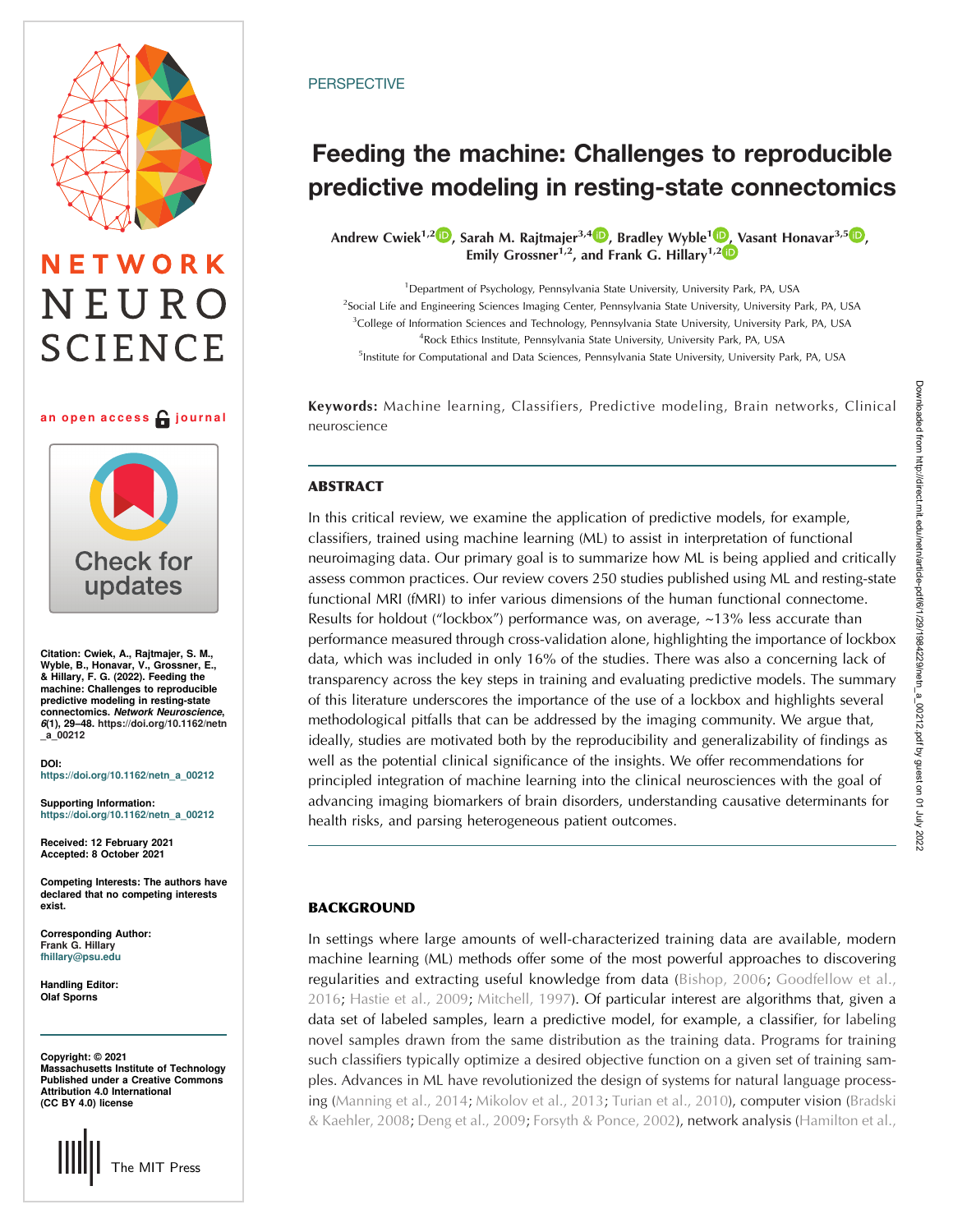# Classifier:

An algorithm designed to classify two or more groups using a given set of variables.

# Training:

A generally iterative process wherein an algorithm is refined to better classify a subject into their correct group by tuning the parameters for selection of important variables.

#### Features:

The variables input into the algorithm for use in classification.

# Overfitting:

When the algorithm is too closely attuned to the data it was trained on, to the detriment of the algorithm's generalizability to new samples.

# Dimensionality:

The number of features given to the algorithm.

# Cross-validation:

A process to limit overfitting through repeated splitting of the data into training and testing sets to prevent overfitting.

[2017\)](#page-17-0), and bioinformatics [\(Baldi et al., 2001](#page-15-0); [Larrañaga et al., 2006;](#page-17-0) [Min et al., 2017](#page-18-0)). A number of publicly available ML libraries (e.g., Scikit-learn, TensorFlow) can now be deployed, permitting "off-the-shelf" application of these analyses for a number of data types including behavioral, genetic, and imaging data [\(Abadi et al., 2016;](#page-15-0) [Abraham et al., 2014](#page-15-0)).

In one sense, predictive models trained using ML are like traditional statistical models, for example, regression: there are covariates, an outcome, and a statistical function linking the covariates to the outcome. But where ML algorithms add value is in handling enormous numbers of features or predictors, heterogeneous data types (e.g., images, text, genomic sequences, molecular structures, networks, and longitudinal behavioral observations), and combining them in complex, nonlinear ways to make accurate individualized prediction, that is, a clinical diagnosis. This review examines the use of predictive models in ML and resting-state connectomics with focus on several particularly important issues, including "overfitting" and its related consequences, sample size and implications for modeling clinical heterogeneity, and methodological transparency.

# Prediction Modeling in the Neurosciences

There has been growing use of ML to determine if brain network metrics can serve as classi-fiers of brain disorders with several high-profile reviews recently published [\(Bassett et al.,](#page-15-0) [2020;](#page-15-0) [Braun et al., 2018;](#page-16-0) [Parkes et al., 2020;](#page-18-0) [Vu et al., 2018](#page-19-0)). Many of the canonical networks identified in rsfMRI studies (e.g., default mode network) have been of critical focus in studies of large-scale network plasticity in a range of brain disorders including schizophrenia ([de Filippis](#page-16-0) [et al., 2019](#page-16-0); [Lefort-Besnard et al., 2018;](#page-17-0) [Progar & May, 1988](#page-18-0); [Steardo et al., 2020\)](#page-18-0), autism ([L.](#page-16-0) [Chen et al., 2020](#page-16-0); [Glerean et al., 2016](#page-16-0); [Hegarty et al., 2017](#page-17-0)), Alzheimer's disease and related dementias [\(Langella et al., 2021](#page-17-0); [Pellegrini et al., 2018;](#page-18-0) [Salvatore et al., 2015\)](#page-18-0), and brain injury ([Bonnelle et al., 2012;](#page-15-0) [Caeyenberghs et al., 2017;](#page-16-0) [Gilbert et al., 2018](#page-16-0); [Roy et al., 2017\)](#page-18-0).

While the high dimensionality of functional imaging data—relationships between hundreds or thousands of time series observations—may push the limits of traditional modeling, ML approaches can capitalize on the complexity of multimodal datasets (Baltruš[aitis et al.,](#page-15-0) [2019](#page-15-0); [Gao et al., 2020;](#page-16-0) [Guo et al., 2019](#page-17-0)) and provide opportunity to examine interactions among variables otherwise impossible to test. Therefore, there is evident potential for the application of ML to incorporate a wide array of data structures into prediction modeling including behavioral, brain imaging, physiological measurements, and genetic markers.

# Growing Pains in ML and Resting-State Connectomics

Perhaps the most common methodological concern in applied ML is overfitting, or training an algorithm to predict with very high accuracy features within a single dataset at the expense of predicting a phenomenon more generally [\(Dietterich, 1995;](#page-16-0) [Ng, 1997](#page-18-0); [Roelofs et al., 2019](#page-18-0); [Srivastava et al., 2014\)](#page-18-0). Overfitting has profound implications for reproducibility, portability, and generalizability of findings. Importantly, the difficulty of preventing overfitting is underappreciated, and even typical remedies, such as cross-validation, can allow for analysis hyper-parameters to become tuned, or "overhyped," to a specific set of data ([Hosseini et al., 2020](#page-17-0); [Poldrack et al., 2020](#page-18-0)). These concerns underscore the need for greater transparency in model selection, enforcement of model parsimony, and rigorous testing and validation of trained models on independent validation data, with attention to class imbalance in the data, relative costs of false positives versus false negatives, and the tradeoffs between them ([Varoquaux et al., 2017](#page-19-0)).

Related to overfitting are concerns about the size or heterogeneity in the training and test samples ([Poldrack et al., 2020\)](#page-18-0). When a sample is overly restrictive along dimensions that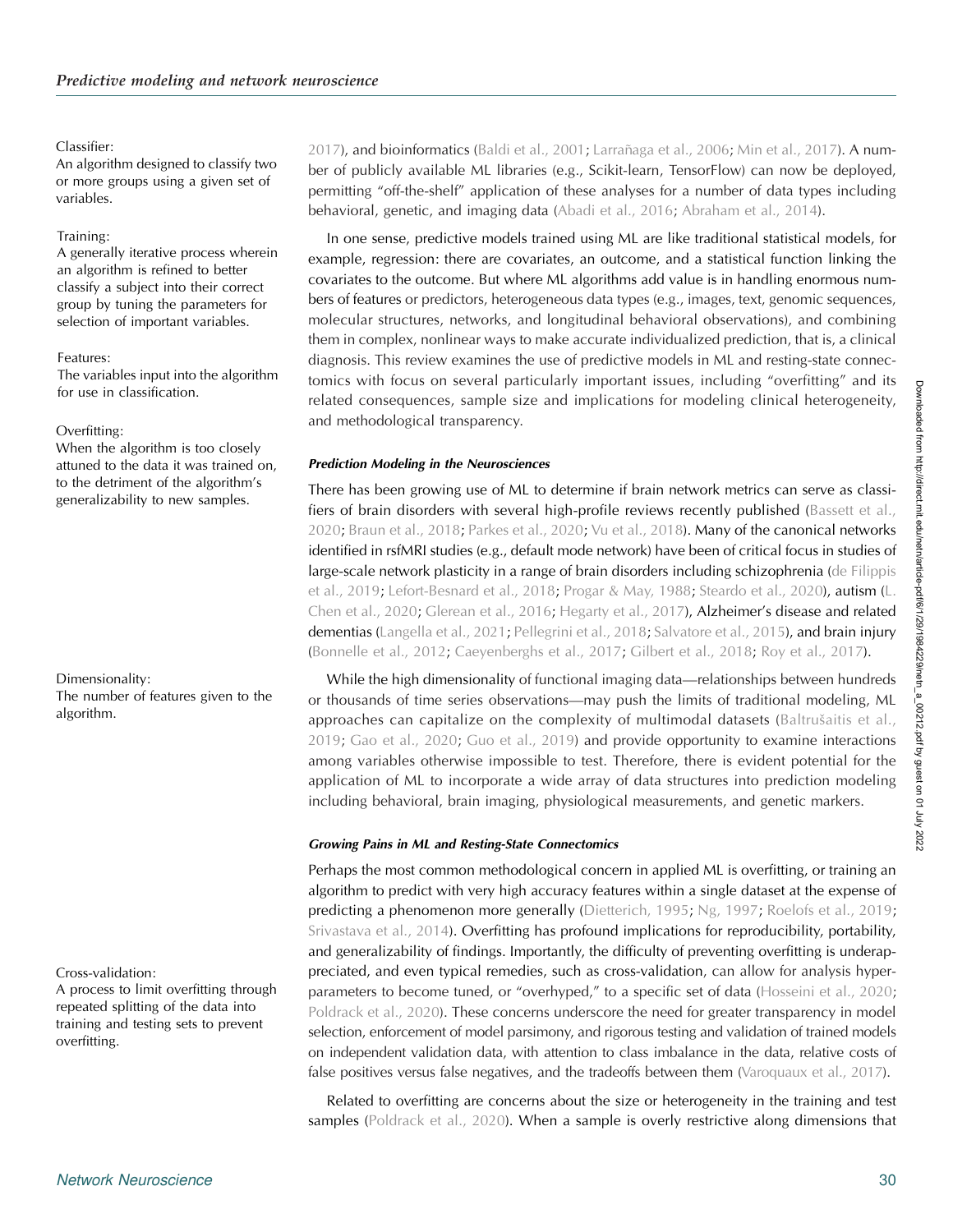influence outcome in neurological disorders (e.g., severity of disease, age of onset), it may reduce the study reproducibility and the ability to predict the phenomenon as it naturally occurs ([Caruana et al., 2000](#page-16-0); [Hawkins, 2004](#page-17-0); [Schaffer, 1993;](#page-18-0) [Srivastava et al., 2014](#page-18-0)). As an example, an investigator may have access to a large database of cases of individuals diagnosed with a neurological or psychiatric disorder that can be used for training and test datasets. Even with conservative training and only single exposure to the testing dataset (the gold standard), the result may not generalize if the sample is restricted in its range of characteristics with respect to demography, symptom severity, or disease/injury chronicity.

#### Goals of this Review

There is significant and justified enthusiasm for using ML approaches to advance our understanding of brain disorders. With the ever-increasing application of ML in the study of restingstate connectomics, the importance of the implementation of and adherence to best practices is further underscored. Given this backdrop, we review 250 papers using ML for diagnosis or symptom profiling of brain disorders using resting-state fMRI methods, coding information regarding the methods used with particular focus on how algorithmic "success" was determined, the use of a lockbox dataset (i.e., a data set that can be accessed only once at the end of the analysis, also called a holdout set, a test set, or an external set), transparency in the approach, sample size and heterogeneity, and the types of conclusions drawn. We aim to provide a summary of the state-of-the-art in ML applications to one area of clinical neuroscience with the goal of identifying best practices and opportunities for methodological improvement. While we focus on resting-state fMRI connectomics here, the issues addressed likely have relevance for a wider range of ML applications in the neurosciences.

#### Method: Literature Review

We conducted a literature search using the following search terms in the PubMed database: (ML OR classifier OR supervised learn OR unsupervised learn OR SVM) AND (brain) AND (network OR graph OR connectivity) AND resting AND (imaging) AND (neurological OR clinical OR brain injury OR multiple sclerosis OR epilepsy OR stroke OR CVA OR aneurysm OR Parkinson's OR MCI or Alzheimer's OR dementia OR HIV OR SCI OR spinal cord OR autism OR ADHD OR intellectual disability OR Down syndrome OR Tourette) AND "humans"[MeSH Terms].

We did not bound the date range for our search, but we excluded non-English papers, review papers, and animal studies. We also excluded papers that were based on simulations or other nonhuman data. Our initial search returned 471 papers that were reviewed for inclusion. Two reviewers independently screened all of the papers returned from the above search at the title and abstract level for exclusionary criteria.

By examining each paper title and abstract, papers were excluded based on the following categories: (1) examined structural brain imaging only ( $n = 98$ ; 21%); (2) did not examine a clinical phenomenon ( $n = 59$ ; 13%); (3) focused on automated tissue segmentation or lesion identification ( $n = 48$ , 10%); (4) was focused on algorithm or method development without clinical diagnostics ( $n = 41, 9\%$ ); (5) used other imaging approaches such as EEG/MEG ( $n =$ 33, 7%); (6) did not implement formal network analysis ( $n = 27, 6\%$ ); (7) was not an empirical study, including reviews and perspectives ( $n = 25, 5\%$ ); (8) did not use machine learning (broadly defined) or classification ( $n = 13$ ,  $3\%$ ); or (9) another reason consistent with the exclusionary criteria ( $n = 9, 2\%$ ). This resulted in exclusion of 353 papers, and for the remaining 118 papers (25%) the full paper was included in the final analysis. For the full-text review, two

# Lockbox:

A set of data intentionally set aside before training the algorithm and used exactly once after training to test the generalizability of the result. Downloaded from http://direct.mit.edu/netn/article-pdf/6/1/29/1984229/netn\_a\_00212.pdf by guest on 01 July 2022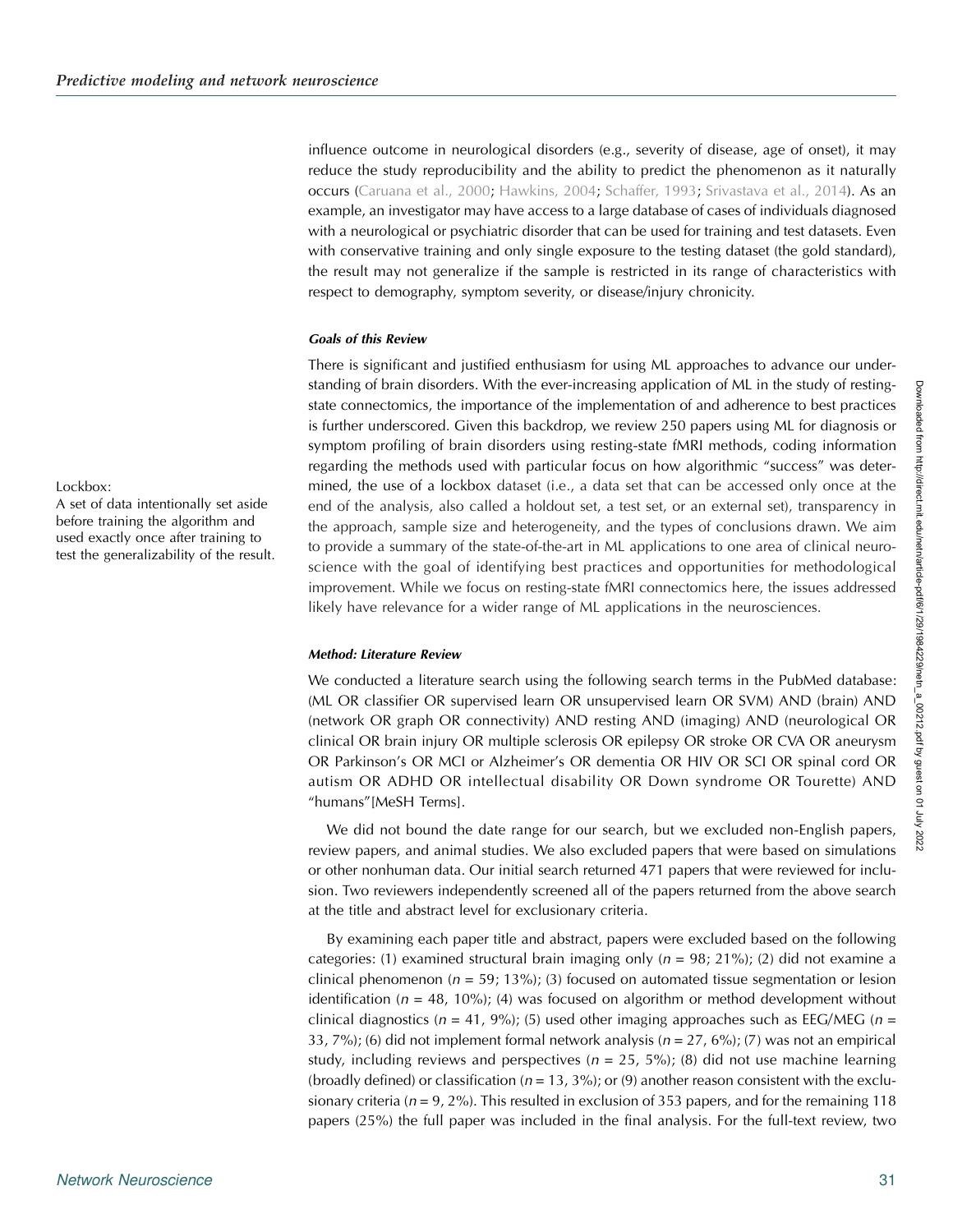reviewers were assigned to each specific section based on their respective specialties and completed a full analysis on multiple papers to identify any potential inconsistencies between the reviewers. Following this brief training for inter-rater consistency, the reviewers completed a full analysis of the papers independently.

Based on feedback during the review process, we broadened our review to include terms sensitive to papers using deep learning approaches. A second identical keyword search to the above was conducted, while inserting the following terms to capture ML and deep learning approaches:

"(deep learn\* OR deep belief network OR multilayer perceptron OR autoencoder OR convolution neural network OR artificial neural network OR generative adversarial network OR machine learning OR ML OR classifier OR supervised learn OR unsupervised learn OR SVM) AND …").

The second search (April 2021) revealed 625 papers and based on abstract review (or full manuscript review if necessary), 405 papers were excluded based on the following categories and several for multiple reasons: (1) did not use machine learning (broadly defined) or classification (179, 28.6%); (2) did not examine a clinical phenomenon ( $n = 90$ , 14.5%); (3) did not implement formal network analysis ( $n = 29, 4.6\%$ ); (4) used other imaging approaches such as EEG/MEG/PET ( $n = 28, 4.4\%$ ); (5) reviewed already existing literature, no new analysis ( $n = 24$ , 3.8%); (6) fMRI data were not included for prediction modeling  $(n = 22, 3.5\%)$ ; (6) analysis included structural neuroimaging only ( $n = 12, 1.9\%$ ); (7) prospective study or proposal ( $n = 6$ , .009%); (8) study not available in English ( $n = 3$ , .004%); (9) animal studies ( $n = 2$ , .003%); and (10) other reasons consistent with the exclusionary criteria (e.g., pilot studies, lesion segmentation studies,  $n = 11$ , .018%). This resulted in retention of 220 papers from our second search  $(n = 625)$ . After eliminating redundancies with the outcome of the initial search  $(n = 471, n = 100)$ 118 included), the final review included 250 unique papers for analysis. A flowchart for the literature review is provided in [Figure 1](#page-4-0).

#### Data Coding

To understand the methodological factors shaping machine learning use, the type of classification algorithm utilized, subject population count, and the use of permutation testing with blind analysis, as defined by [Hosseini et al. \(2020\)](#page-17-0), were collected. Additionally, key information pertaining to the description of features input into the algorithm, the classifier design, and the performance reporting metrics chosen to measure chosen ML technique's findings were collected. In addition to the year of publication, specific demographic factors of the participants used in each paper were recorded. These factors include age, years of education, handedness, age of diagnosis (where applicable), and socioeconomic status. Features used to train the algorithm were recorded including the use of network metrics, behavioral data, injury or disease characteristics, genetic information, blood biomarker information, medical history, and demographic factors. For network metrics specifically, information regarding the node definition and count, edge definition, and whole-brain versus subnetwork analysis were additionally recorded.

Elements shaping the result reporting of the classifier, including the metrics chosen by the article, the type of cross-validation technique, ablation reporting, and use of a lockbox (i.e., a strictly observed separation between data used to train/optimize the analysis parameters and data used to assess generalizability; see [Hosseini et al., 2020\)](#page-17-0) were a primary focus of this review. Because classifier accuracy was a focus for our review, this was coded for all papers, and in the case of multiple analyses, the test with the highest performance at the most stringent

Permutation testing:

A method for testing the final feature set against chance performance through repeated randomization of class labels (i.e., patient vs. healthy control) and comparison of the distributed accuracy to the observed performance.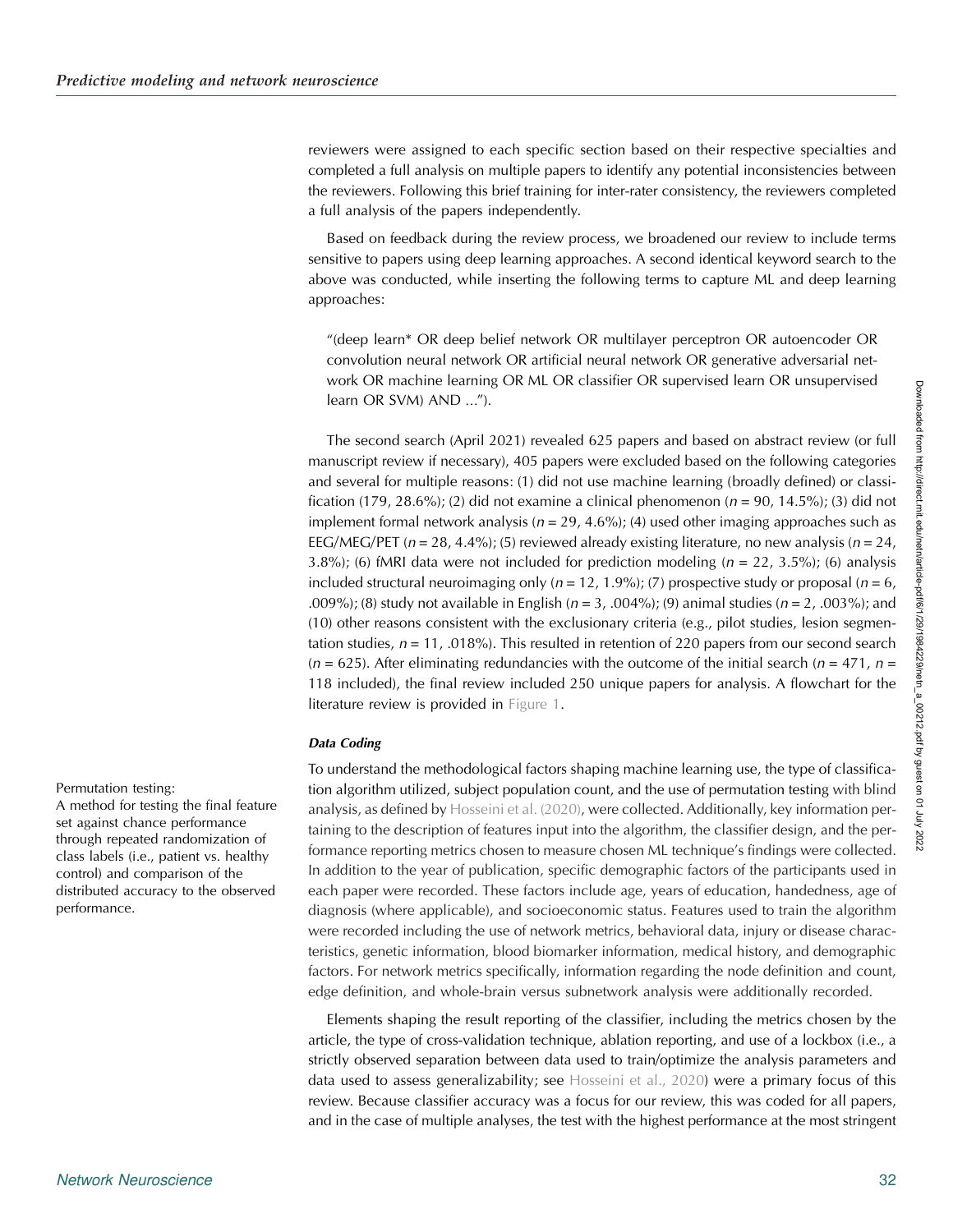<span id="page-4-0"></span>

(Modification of flowchart provided by Page et al., 2021)

\*An initial PubMed search was conducted, following valuable feedback, an updated search was conducted including articles up to the year 2021, and which included terms to broaden the search to include deep-learning algorithms. For details, please see "Method: Literature review"

Figure 1. PRISMA flowchart of literature review. \*An initial PubMed search was conducted, following valuable feedback, an updated search was conducted including articles up to the year 2021, and which included terms to broaden the search to include deep learning algorithms. For details, please see section Method: Literature Review. \*\*Initial Review did not delineate removal at particular step; updated review includes a step-by-step workflow. \*\*\*220 from updated search + 30 nonduplicates from initial search. Modification of flowchart provided by [Page et al. \(2021\).](#page-18-0)

> validation stage (cross-validation or lockbox) was selected for analysis. In cases where papers did not report total accuracy, but did report sensitivity and specificity, we calculated an accuracy value based on sensitivity, specificity, and sample size (see Supporting Information Formula: Formula S1).

> The presence of a lockbox was determined through keyword search of the full text for terms such as "holdout," "external," "test set," "testing," "withheld," or "validation-set," followed by a critical reading of the methodology. To qualify as a lockbox, the article had to (1) set aside a subset of data for the purpose of testing the algorithm performance *following* training, (2) make explicit that no part of the data in the lockbox was included at any point during algorithm development, and (3) not report multiple training/testing phases to arrive at the final lockbox performance. From the 250 papers, 44 (16.8%) included a test dataset, and of those, 32 included both lockbox and cross-validation performance reports.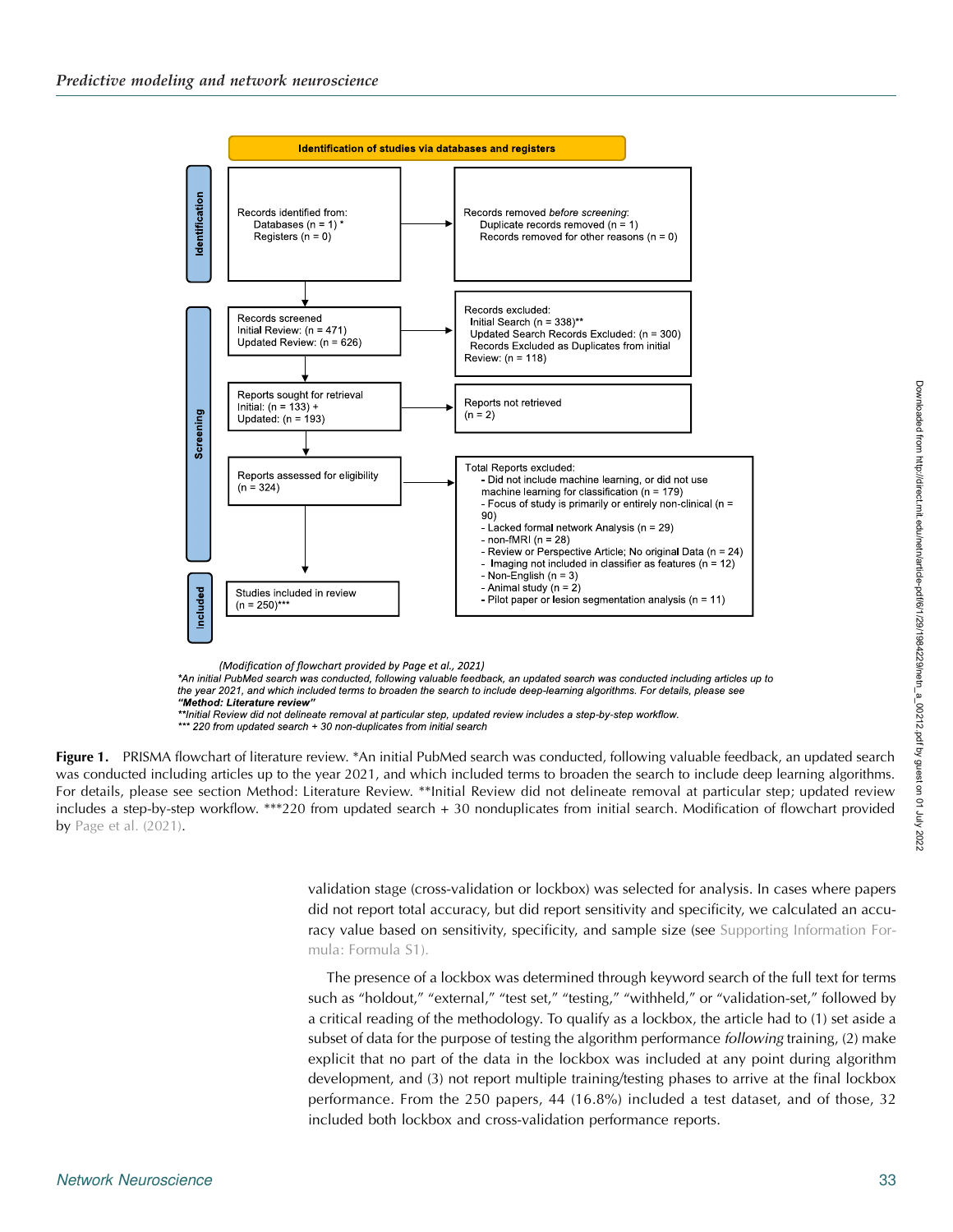#### Interpreting Model Performance

Investigators have several tools at their disposal to better understand the impact of individual features on the final performance of the algorithm. While there are myriad ways in which specific tools can be implemented, we searched for and coded the four most common methods observed in this literature set listed here in order of commonality: (1) feature importance, (2) permutation testing, (3) ablation analysis, and (4) consensus analysis.

Feature importance, or the discriminative power of an individual feature as assigned by the trained algorithm, is an inherent element of many machine learning methodologies wherein features are ranked by their relative impact on the decision boundaries set by the algorithm. An article was coded as including feature importance if it included a report of some or all topranking features with some quantitative analysis of their relative contribution, such as (but not limited to) Gini index, Kendall's tau values, or the correlation coefficient r.

Permutation tests use thousands of randomized shufflings to simulate the distribution of possible outcomes that a given comparison could have revealed if the independent variable was meaningless with respect to the analysis (i.e., the null hypothesis distribution). This technique can then measure the likelihood of an observed analysis outcome with an observed set of data or analysis outcome. Papers that run such analyses and report the likelihood of chance performance, generally in the form of  $p$  values, were coded as reporting this valuable analytical technique.

An ablation analysis examines the performance of the algorithm when portions of the algorithm are removed in order to either improve performance (i.e., during training) or to determine which portions of the algorithm or dataset contribute to the algorithm's accuracy. This is similar to feature selection in the context of neuroscience ([Guyon & Elisseeff, 2003](#page-17-0)). For a paper to demonstrate an ablation report per our coding scheme, it must show the changes to performance in training, whether as a function of feature reduction or of iteration count.

Consensus analysis is another common technique for analyzing relative importance of features by way of the ratio of times a feature is selected across the number of training/validation folds. Articles providing either a raw count or some other form of occurrence frequency for key features were coded as demonstrating a basic consensus analysis.

#### RESULTS

#### Representation of Clinical Disorders in Review

The final review included 250 studies largely composed of case-control designs focused on prediction modeling of diagnostic accuracy. The studies ranged from traditional neurological diagnoses (Alzheimer's disease, brain injury) to psychiatric disease (depression, anxiety), to neurodevelopmental diseases (schizophrenia, autism spectrum). A summary of the distinct clinical disorders represented in the review is provided in Supporting Information Table S1. The largest representation of studies examined Alzheimer's disease or related dementias ( $n =$ 66, 26.4%), depression/anxiety ( $n = 40$ , 16.0%), schizophrenia spectrum disorder ( $n = 34$ , 13.6%), Autism spectrum disorder ( $n = 33, 13.2$ %), and brain injury ( $n = 15, 6.0$ %).

For training, sample sizes ranged from 17 to 1,305 subjects for total samples and 8 to 653 for group-level data (case-control designs). For test datasets, the sample sizes for the total population ranged from 8 to 477 subjects and group-level data ranged from 1 to 185. See [Table 1](#page-6-0) for breakdown of training and test dataset sample sizes based on population and subgroup. These sample sizes are consistent with those observed elsewhere [\(Poldrack et al., 2020\)](#page-18-0), and we anticipate that the large majority of studies present in this review were underpowered

Ablation analysis:

A measure of the contribution of particular variables through manual removal or addition of specific features during training.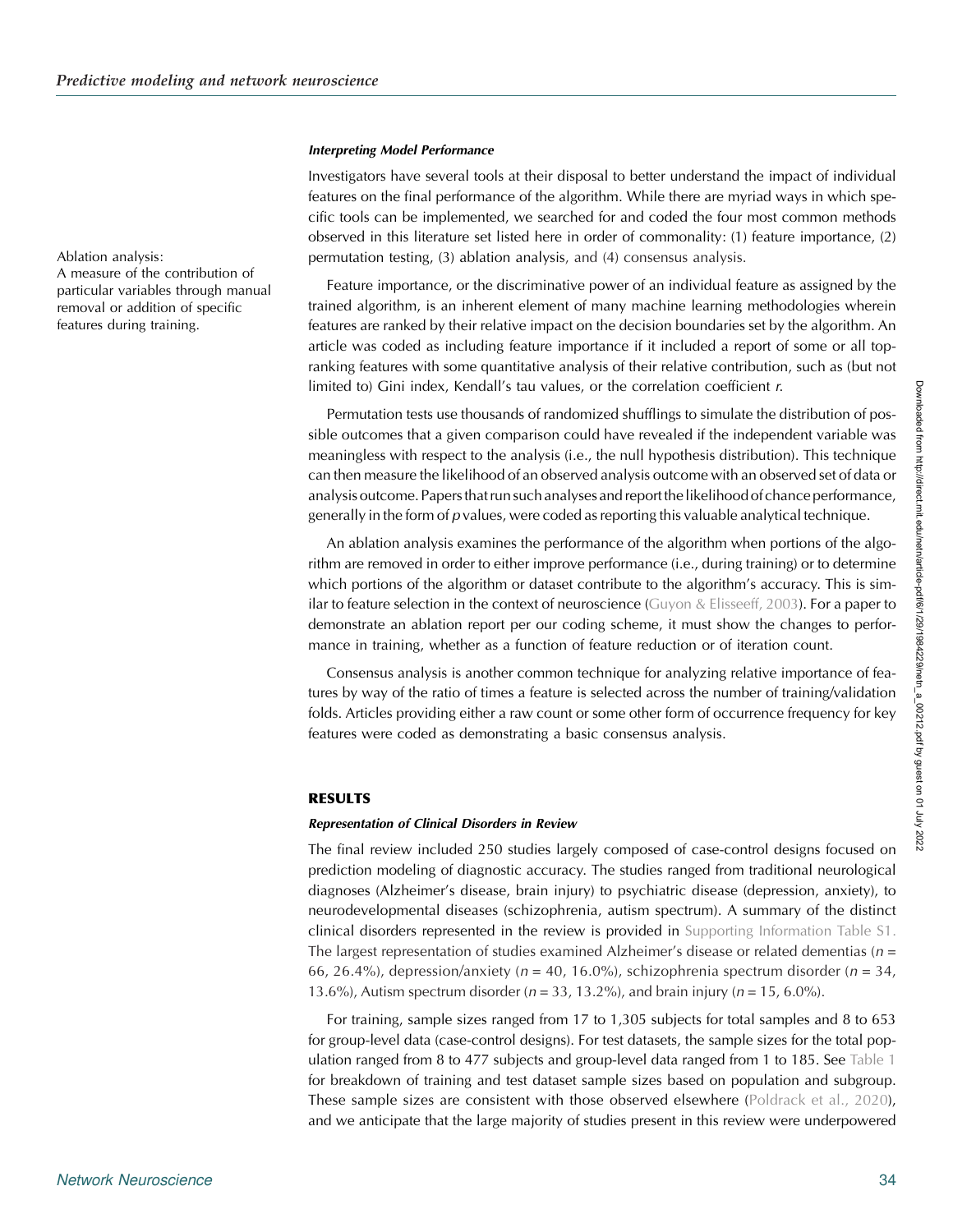<span id="page-6-0"></span>

|                          |              | Training set $(n = 250)$ | Test set $(n = 44)$ |              |  |
|--------------------------|--------------|--------------------------|---------------------|--------------|--|
| <b>Sample</b>            | <b>Total</b> | Subgroup                 | <b>Total</b>        | Subgroup     |  |
| Range                    | 17-1305      | $8 - 653$                | 8-477               | $1 - 185$    |  |
| Mean                     | 126.7        | 50.0                     | 96.6                | 38.1         |  |
| Median                   | 77           | 29                       | 39                  | 20           |  |
| Studies with $n \leq 50$ | 80 (32.0%)   | 192 (76.8%)              | 23 (52.3%)          | $35(79.6\%)$ |  |
| Studies with $n \leq 30$ | $24(9.6\%)$  | 136 (54.4%)              | 14 (31.8%)          | 28 (63.6)    |  |
| Studies with $n \leq 20$ | $3(1.2\%)$   | 82 (32.8%)               | $8(18.2\%)$         | $22(50.0\%)$ |  |

Table 1. Sample sizes for population and subgroups in training and test datasets

for reliable prediction modeling, resulting in low confidence in the portability of the reported algorithm and reproducibility of the finding in other samples.

#### Network Characteristics

Consistent with the inclusionary criteria, 100% of the studies used at least one network metric as input during classifier identification. Table 2 provides descriptive data for the types of network studies included and the characteristics of the networks analyzed. A majority of the studies used whole-brain network information as features (73%). Similar to other examinations of the use of network neuroscience to examine clinical disorders, there was a wide range of brain parcellation values, resulting in graphs of widely varying sizes and complexities ([Hallquist & Hillary, 2018\)](#page-17-0).

#### Sample Characteristics

Sample characteristics including demographics and common clinical indicators were examined. While age of the sample was commonly reported, only 25.6% of studies included a measure of time since diagnosis, fewer still reported age of diagnosis (10.8%), and few included demographic factors such as race (5.6%). Several studies lacked a "healthy control" group. In these cases, the studies either compared the same sample at two timepoints (1) or classified

|  | Table 2. Network data: Characteristics of functional brain imaging network analysis including in prediction modeling |  |  |  |  |  |  |  |  |  |  |
|--|----------------------------------------------------------------------------------------------------------------------|--|--|--|--|--|--|--|--|--|--|
|--|----------------------------------------------------------------------------------------------------------------------|--|--|--|--|--|--|--|--|--|--|

|                                                   | Range                                     | Median                        | Mean (SD)           | Mode               |          |
|---------------------------------------------------|-------------------------------------------|-------------------------------|---------------------|--------------------|----------|
| <b>Network Nodes (parcellation)</b><br>$n = 221*$ | $<$ 10 to 67,955                          | 90                            | 483.9 (6,654.5)     | 90                 |          |
|                                                   | <b>Correlation</b><br>(e.g., Pearson's r) | <b>Partial</b><br>correlation | <b>Multiple</b>     | Causal<br>modeling | Other    |
| Edge Definition $n = 247*$                        | 67.9%                                     | $3.2\%$                       | $6.1\%$             | $3.6\%$            | $18.3\%$ |
|                                                   | Whole brain                               |                               | Modules/subnetworks | Nodes/seed-based   | Unclear  |
| Scope of study $n = 250$                          | 73.1%                                     | $19.0\%$                      |                     | $7.9\%$            | 3%       |

\* Note: All studies included defined nodes, but in some cases the exact number of nodes was unclear with respect to ML training  $(n = 30)$ . Similarly, all studies examined connectivity between brain regions, but for a small number of studies there was no clear edge definition ( $n = 3$ ).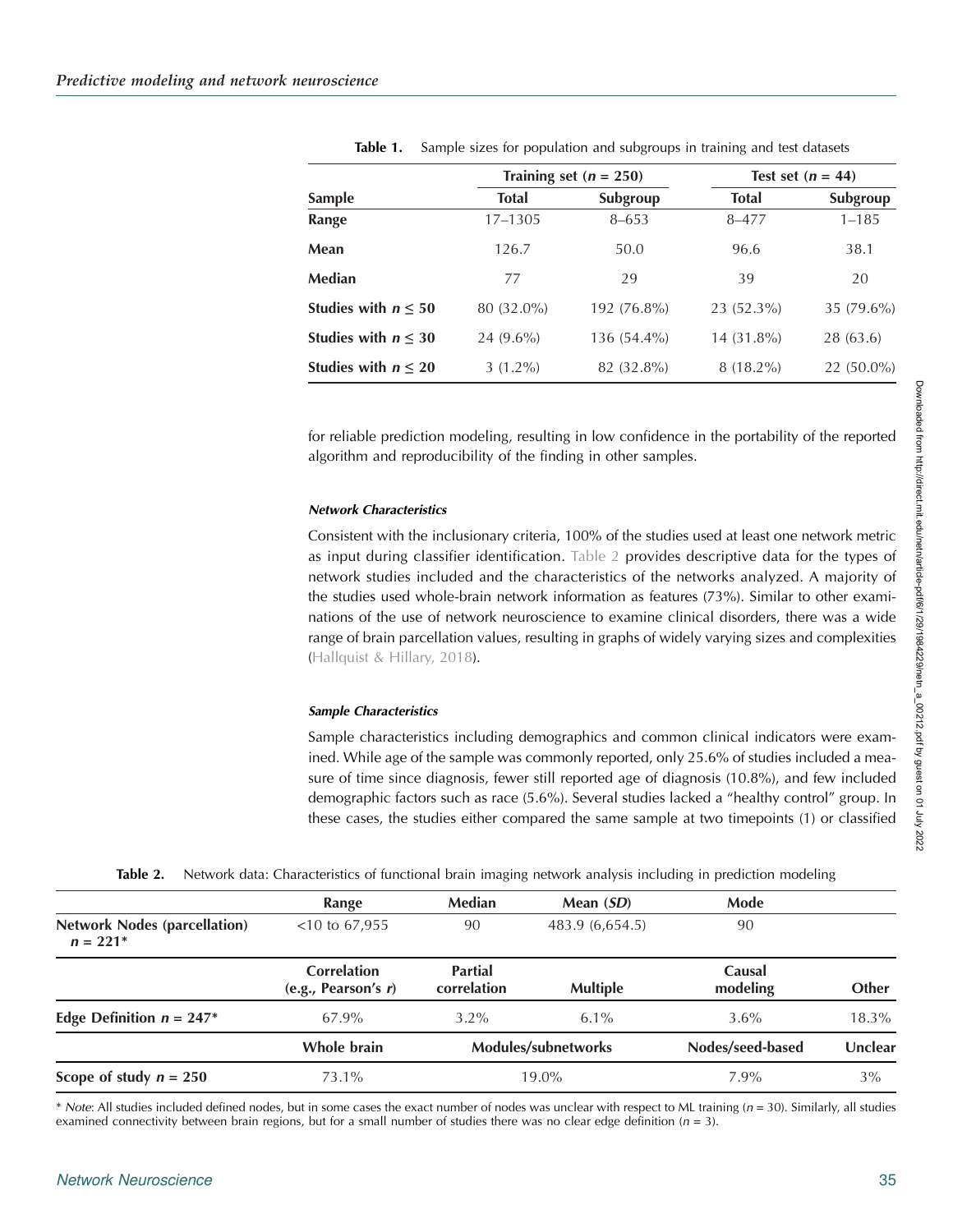against two separate clinical groups (5). See Supporting Information Table S2 for details regarding reported demography.

#### Classifier Information

Critical to our goal was to assess the classifiers used in this literature, the most common input features, and how the classifiers were evaluated. Table 3 provides summary information for characteristics of classifiers used across the 250 studies. Support vector machines were the most prevalent ML algorithm selected, appearing as at least one of the utilized classifiers in 68.4% of papers. The three next most common techniques used were linear discriminant analysis (8.8%), regression classification (8.8%), random forest (8.0%), and deep learning approaches (8%). In the papers reviewed, 18.8% implemented multiple ML algorithms.

The feature types chosen to be used for a classifier, while not inherent to the quality of the ML algorithm, do speak to the nuances of the aims of the collected studies. While every study collected some form of injury or disease characteristic (at the very least for the purpose of identifying patient and healthy control groups), roughly 8% of studies included some form of these metrics as features to include in the classifier, and even fewer included demographic information (7%) and/or behavioral or cognitive data (4%) as features for training. Medication history, current medications, or other clinical metrics were rarely included as features (<1%). Only one study utilized blood biomarkers, and none included genetic factors in addition to network metrics, revealing an as-of-yet untouched potential for more nuanced feature-pattern discovery.

Accuracy was the primary performance metric, with roughly 86.8% of papers reporting accuracy as the baseline measure of performance. More than two-thirds of studies included sensitivity and specificity, two metrics vital for identifying bias in classification, especially in the case of sample imbalance, whereas only 40.0% of studies included a full area under the receiver operating characteristics curve (AUROC) report; 12.0% of studies included predictive power, and 12.0% of studies included some form of regression analysis in addition to the

|                                    |                             |                    |                                |                            | <b>Deep</b>                  |                                      |                  |
|------------------------------------|-----------------------------|--------------------|--------------------------------|----------------------------|------------------------------|--------------------------------------|------------------|
| <b>SVM</b>                         | RF                          | <b>KNN</b>         | LOG R                          | <b>LDA</b>                 | <b>learning</b>              | <b>Multiple</b>                      | Other            |
| $171(68.4\%)$                      | $20(8.0\%)$                 | $17(6.8\%)$        | $22(8.8\%)$                    | $22(8.8\%)$                | $20(8.0\%)$                  | 46<br>$(18.0\%)$                     | 52 (20.8%)       |
| <b>Brain</b><br>network<br>metrics | Injury/<br>disease<br>actor | Demographic        | Behavior/<br>cognitive<br>data | <b>Medical</b><br>Hx       | Meds                         | Genes/<br>blood<br><b>biomarkers</b> | Other            |
| 100%                               | 13.5%                       | $10.1\%$           | 5.9%                           | 2.5%                       | $1.7\%$                      | $0\%$                                | 1.6%             |
| Accuracy                           | Sensitivity                 | <b>Specificity</b> | <b>AUC</b><br>(AUROC)          | <b>Predictive</b><br>power | <b>Regression</b><br>outputs |                                      | Other (e.g., F1) |
| 87%                                | 70.4%                       | 69%                | 40%                            | 12%                        | 12%                          |                                      | 20%              |
|                                    |                             |                    |                                |                            |                              |                                      |                  |

Table 3. Classifier types, inputs, and metrics for evaluation during classification

Note: SVM, support vector machine; RF, random forest; KNN, k nearest-neighbor; LOG\_R, logistic regression; LDA, linear discriminant analysis. \*Total >100%, including studies with more than one classification approach.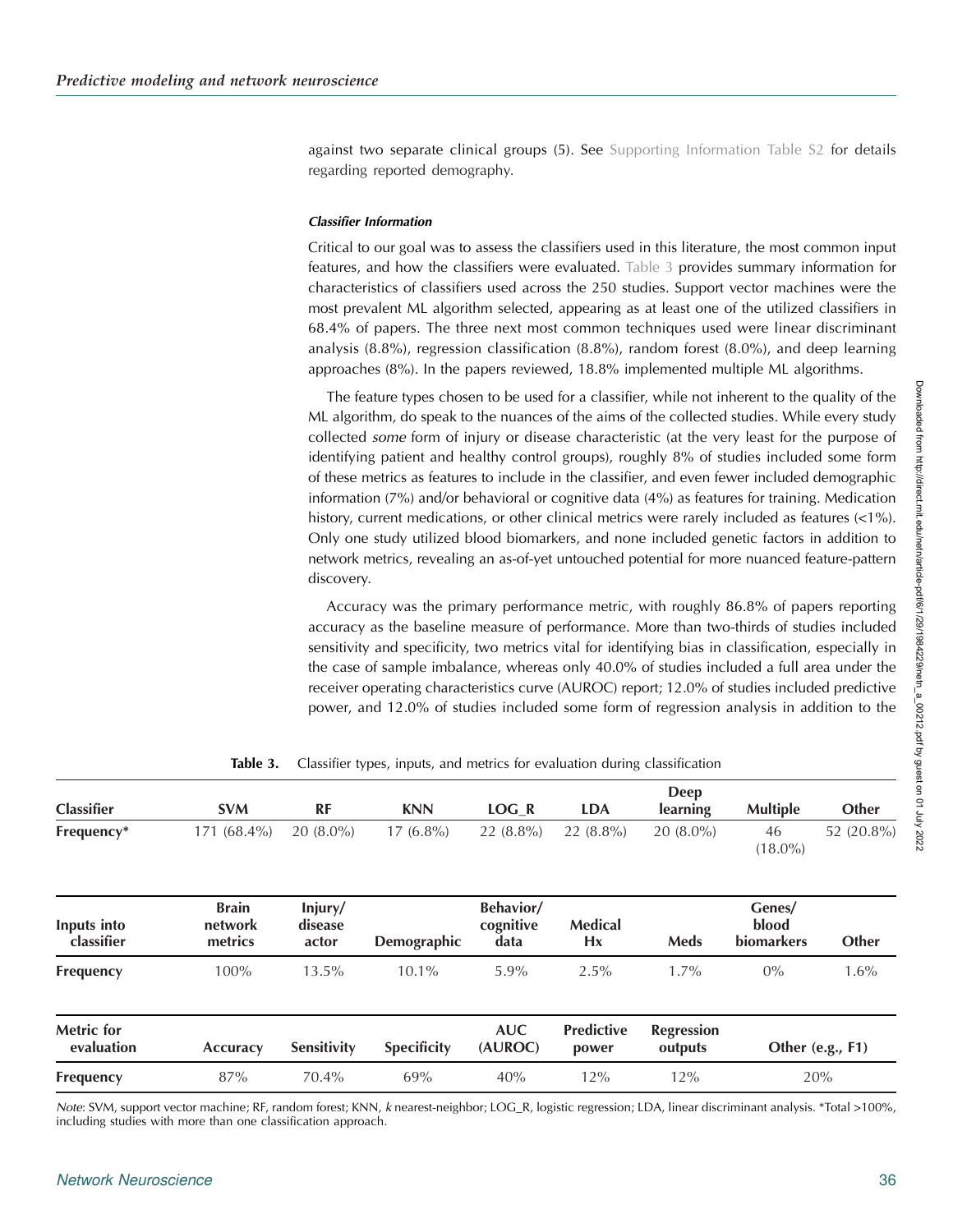<span id="page-8-0"></span>

| <b>Validation procedures</b>            |            |         |          |  |  |
|-----------------------------------------|------------|---------|----------|--|--|
|                                         | <b>Yes</b> | No      | Unclear  |  |  |
| <b>Cross-validation</b>                 | 94.1%      | $4.2\%$ | $1.7\%$  |  |  |
| Lockbox                                 | 20.3%      | 79.7%   | $0.0\%$  |  |  |
| If lockbox, compared<br>once $(n = 24)$ | 70.8%      | 12.5%   | $16.7\%$ |  |  |

Table 4. Validation measures

classification outputs. Finally, 20.8% of studies utilized some other form of metric performance reporting, such as F1 scores; all such measures fitting the "other" category were utilized in less than 5% of papers.

#### Validation Approaches

Most studies utilized some form of cross-validation, including leave-one-out cross-validation (LOOCV) (58.8%), k-fold (35.6%), nested approaches (11.2%), and multiple approaches (9.2%). Of note, 12 (4.8%) of the studies did not report any cross-validation use. In these cases, the authors either provided no alternative validation method ( $n = 8$ ) or used a lockbox but no cross-validation ( $n = 4$ ). The key diagnostic for overfitting, use of a lockbox, was only utilized in 16.8% of studies (Table 4). Of the studies using a lockbox, 81% (34/44) made clear that iterative training never permitted access to the test (lockbox) data, and 73.8% (31/44) reported accuracy results for both the training and lockbox data.

#### Interpreting Model Performance

Feature importance measures were the most common metric included, with nearly half of all studies including some level of quantitative analysis (47.2%). The other three common techniques for model interpretation were observed at a rate ranging between 1-in-3 to 1-in-5 papers. Permutation testing was included in 34.0% of all studies. Ablation reports were included in 27.7%, and consensus analyses were utilized in 20.0% of all studies (see Table 5). It was rare for examiners to include some form of all four approaches described here (2.8%), but about one-third of papers integrated two to three techniques (35.2%), more than a third integrated at least one method (38.4%), and finally one-fifth of papers did not conduct an analysis of feature importance (22.8%).

Table 5. Common techniques for enhancing model interpretation

| Model interpretation techniques |            |       |  |  |
|---------------------------------|------------|-------|--|--|
|                                 | <b>Yes</b> | No    |  |  |
| <b>Feature importance</b>       | $47.2\%$   | 52.8% |  |  |
| <b>Permutation testing</b>      | 34.0%      | 66.0% |  |  |
| <b>Ablation analysis</b>        | $27.7\%$   | 72.3% |  |  |
| <b>Consensus features</b>       | $20.0\%$   | 80.0% |  |  |
|                                 |            |       |  |  |

Note: >100% due to multiple approaches used in some studies.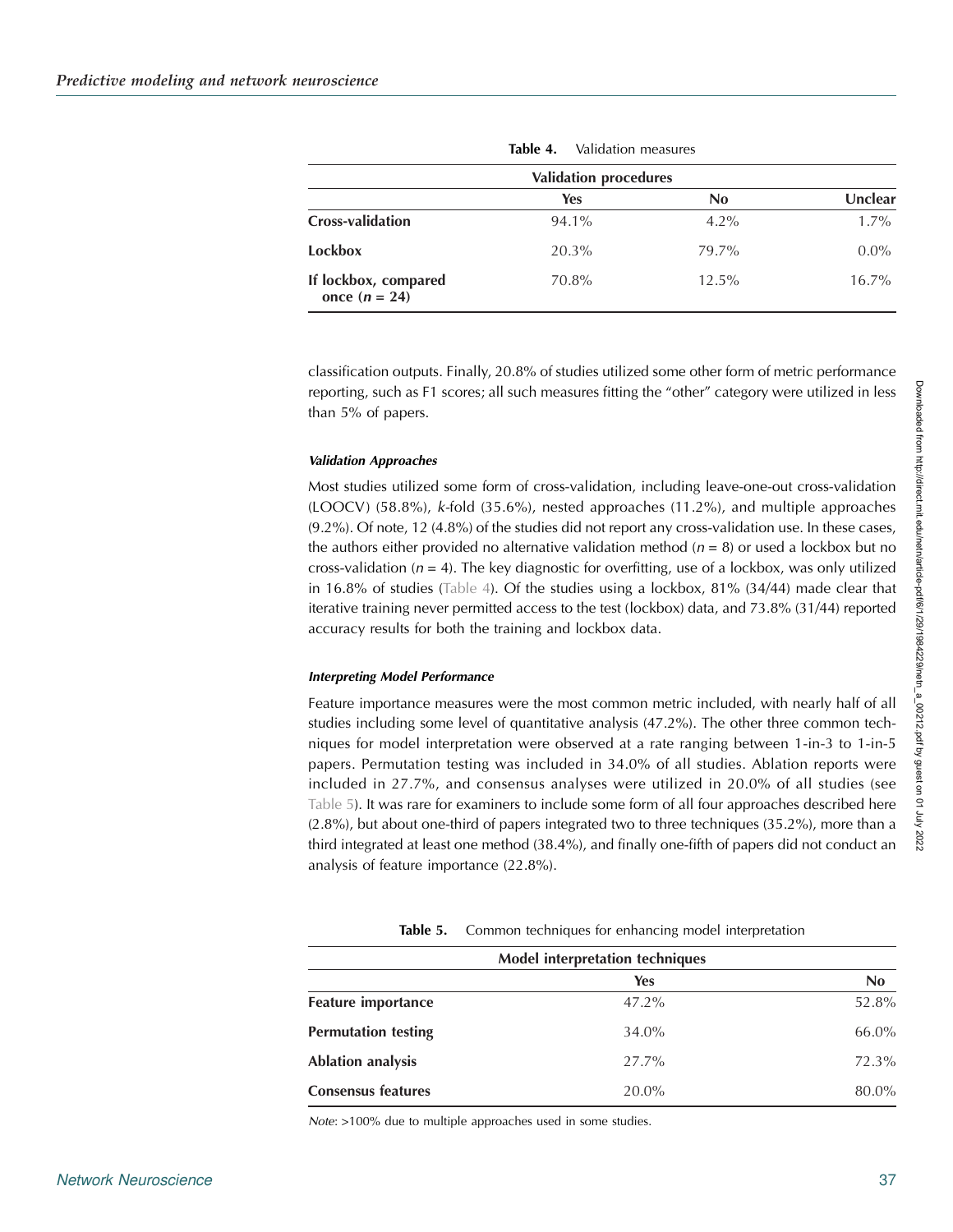<span id="page-9-0"></span>

Figure 2. A histogram of accuracy scores for  $n = 250$  studies reviewed reveals distinct distributions and median scores (organized in text boxes by color) for classification accuracy based on results using no validation, cross-validation, and external validation (i.e., lockbox).

#### Classifier Performance

Measuring ML performance with no form of cross-validation or lockbox validation produced a median accuracy of 97.1%. ML application using a cross-validation produced a median classification accuracy of 86.8%. When classification was performed on lockbox data, the median classification accuracy dropped to 73.9%. The distribution for accuracy values across these distinct cross-validation approaches is reported in Figure 2.

#### **DISCUSSION**

While our review confirms the exciting promise of ML approaches in the network neurosciences to advance overall understanding of brain disorders, there also appears to be room for methodological growth. We first make several observations regarding clinical sampling and how network neuroscience has been implemented in this literature as inputs for predictive modeling. We then focus the remainder of the discussion on critical issues that, if addressed, can bring greater precision to the use of ML in the neurosciences and ideally accelerate our understanding of the pathophysiology of brain disorders. In the following we highlight several issues in order to foster discussion in the literature: (1) need for uniformity in the creation of neural networks for prediction, (2) issues of sample size and heterogeneity, (3) need for greater transparency of methods and reporting standards, (4) the focus on classification accuracy at the expense of other information, and (5) explainability and feature importance. We outline these concerns and link them to eight decision points in the typical ML processing stream outlined in [Figure 3](#page-10-0), which serves as a roadmap for key considerations and reporting opportunities at each step of the training process with the goal of improving the interpretability, reproducibility, and clinical utility.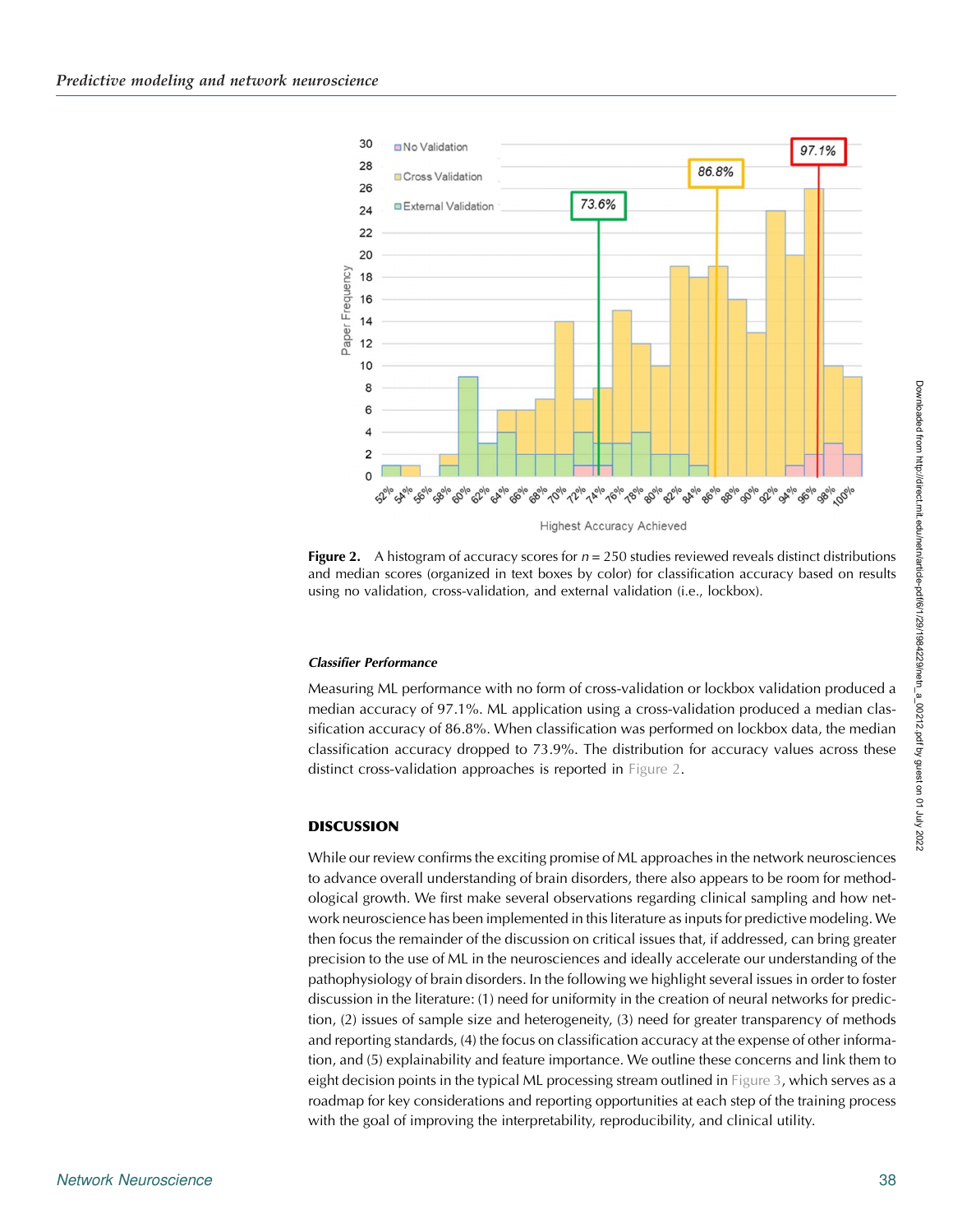<span id="page-10-0"></span>

**Figure 3.** Illustration of distinct decision points in the typical ML pipeline in the papers included in this review. We identify eight distinct decision points where there are opportunities to report  $(R)$ information to maximize transparency. R1a: Justify classifier model choice from previous literature, limitations of data, and clinical goals of study. R1b: Explain how data were split between training and test sets (i.e., lockbox), including sample sizes and any matching of demographics or disease variables. R2: Make clear decisions about how the network was created, including edge definition and brain parcellation.  $\mathbb{R}3$ : Make explicit the specifics of the model (e.g., parameter settings, kernel functions). Make clear which features (e.g., network metrics, clinical variables) are included in the model. R4: Report cross-validation method selection and implementation; justify use in context of sample size and potential risk of performance overestimation. R5: Explain the conditions necessary to terminate algorithm training, such as target performance or minimal feature count. R6: Make explicit the hyperparameter settings and any manual tuning of parameters between training iterations. R7a: Report training set results, including model performance, feature weights, and feature counts across training iterations. R7b: Explicitly state that preprocessing is unchanged from the final algorithm derived from training and that during training there was no access to the lockbox; provide the final averaged cross-validation performance and feature importance for the test set. R8: Provide clear interpretation and explainability for the model by highlighting any key findings in context of potential clinical utility (i.e., relevant regions of interest's connectivity patterns).

#### Feature weight:

The discriminative ability of a given feature as measured and quantified through various methodologies.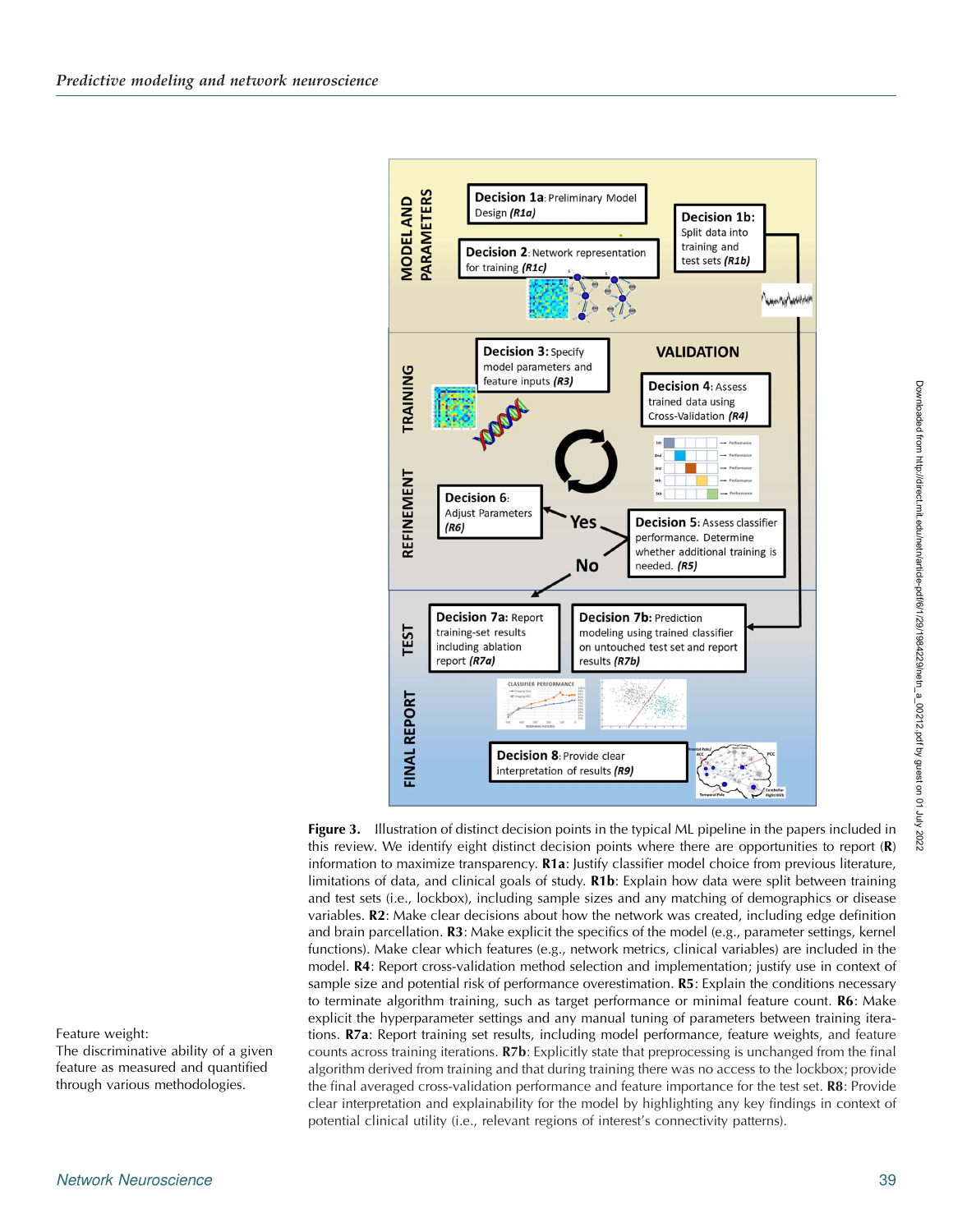#### Sample Sizes and Clinical Heterogeneity

Roughly one-third of the studies sampled in this review had no more than 50 subjects in their total sample size for use of training and internal validation of their results. Furthermore, half of all lockbox sets examined had subgroup sample sizes of 20 or less. Thus, roughly half of the studies reviewed were likely underpowered to capture the stage, severity, and symptom constellation evident in heterogeneous neurological and neuropsychiatric disorders. Moreover, small samples likely contributed to the use of LOOCV (58.8%) instead of k-fold (35.6%), which may be more representative of the dataset ([Poldrack et al., 2020](#page-18-0)).

Clinical characteristics of the participants (representativeness) that comprise a sample may be just as vital as the sample size. Most neurological disorders maintain heterogeneous presentations. For example, over a quarter of the studies focused on either schizophrenia or autism, both understood as existing on a "spectrum" of symptoms, which speaks to the wide range in clinical presentations ([Hiremath et al., 2021;](#page-17-0) [Kraguljac et al., 2021](#page-17-0)). Traumatic brain injury, as another example (6% of the studies here), varies in symptomatology, mechanism and location of injury, and severity and factors such as age at the time of injury and time postinjury. All of these independent factors may have profound consequences for neural systems and patient functioning [\(LaPlaca et al., 2020\)](#page-17-0). To this point, few studies provided critical details regarding their samples to help address representativeness including education (35.6%), time since diagnosis (25.6%), age at diagnosis (10.8%), and race (5.6%) (see Supporting Information Table S2). The lack of clinical/demographic detail is of critical concern because even perfect prediction modeling by a classifier will leave open the question as to how the results will generalize to other samples and undermines relevance for understanding clinical pathology.

Modern data-sharing resources provide one opportunity to facilitate generalizable results by permitting clinical feature-dependent subgrouping. ENIGMA [\(Thompson et al., 2014](#page-19-0), [2020\)](#page-18-0), ADNI [\(Jack et al., 2008](#page-17-0)), ADHD200 [\(Di Martino et al., 2014](#page-16-0)), and OpenNeuro ([Markiewicz](#page-18-0) [et al., 2021\)](#page-18-0) are all leading examples of data-sharing consortia that increase diversity of data collection sites, boost samples sizes, and enable representation clinical subgroups with respect to pathology chronicity and severity. While data sharing between sites poses challenges with respect to data harmonization [\(Radua et al., 2020\)](#page-18-0), these factors (site/method) can be considered as features in prediction modeling.

#### Brain Networks as Classifiers of Disease

In network neuroscience, one of the biggest challenges is determining what the network should look like, including the number of nodes and how to define the links between them. This problem is no less evident in prediction modeling, where the machine is constrained by the complexity (or simplicity) of the representative neural network used for training. There has been much recent work and emerging consensus regarding best practices for fMRI data preprocessing [\(Esteban et al., 2019;](#page-16-0) [Nichols et al., 2017](#page-18-0); [Zuo et al., 2019\)](#page-19-0) and guidance for how networks might be reliably constructed and compared ([Hallquist & Hillary, 2018](#page-17-0); [van den](#page-19-0) [Heuvel et al., 2017;](#page-19-0) [van Wijk et al., 2010](#page-19-0)). Even so, there remains a wide range of applications of network approaches and flexibility in workflows (i.e., investigator degrees of freedom; [Gelman & Loken, 2014](#page-16-0)), which was evident in the current sampling of the literature. Just as one example, and consistent with the review by [Hallquist and Hillary \(2018\),](#page-17-0) there was an enormous range in brain parcellation approaches with the number of nodes ranging from <10 to over 67k (see [Table 2](#page-6-0)). The number of nodes in any network is a fundamental determinant for the downstream network characteristics such as path length, local clustering, degree, and even network strength [\(Bullmore & Bassett, 2011](#page-16-0); [Bullmore & Sporns, 2009](#page-16-0);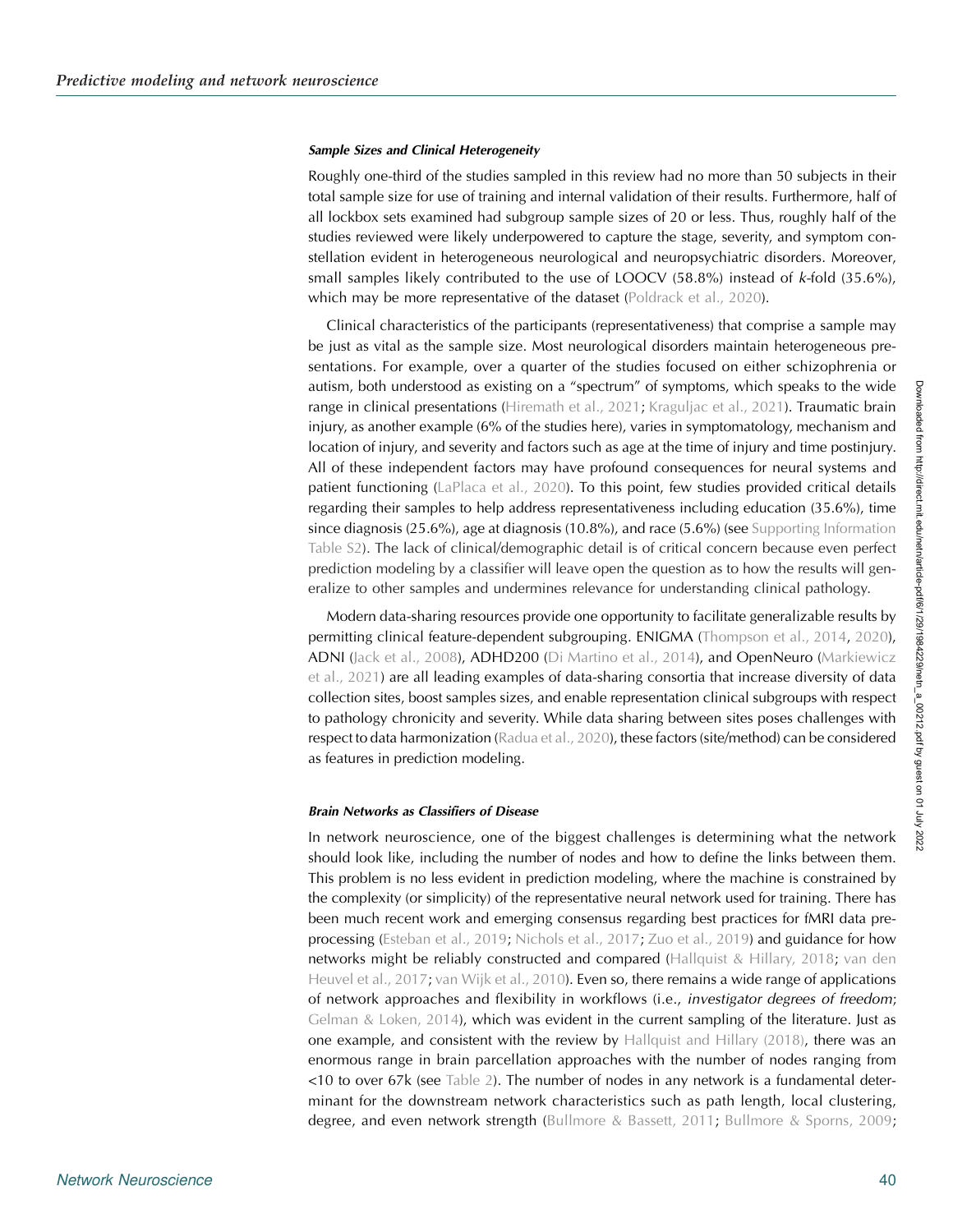[van Wijk et al., 2010](#page-19-0)). Similarly, decisions about network sparsity and edge definition (e.g., correlation, partial correlation) hold crucial consequences for sensitivity to the clinical pathology ([Figure 2](#page-9-0), Decision 2). To address this issue investigators have actively modeled a range of network parameters (e.g., distinct brain parcellation approaches, distinct edge definitions) and data processing steps as part of prediction modeling to simultaneously advance the methods and isolate the role of investigator data processing decisions on model performance ([Abraham](#page-15-0) [et al., 2017;](#page-15-0) [Badea et al., 2017;](#page-15-0) [J. Chen et al., 2021;](#page-16-0) [Rubbert et al., 2019](#page-18-0)).

Examiners might be best advised to test distinct network thresholds and parcellations and share study-specific workflows ([Botvinik-Nezer et al., 2020\)](#page-16-0) with the goal of quantifying how choices made during data processing or network definition directly influence ML parameterization. Again, these decisions require explicit reporting so that consensus can be reached regarding best practices for using networks as inputs in prediction modeling (see [Figure 2](#page-9-0), Decision 2). Finally, studies of resting-state connectomics would likely benefit from recent machine learning advances in network representation learning [\(F. Chen et al., 2020;](#page-16-0) [Hamilton](#page-17-0) [et al., 2017](#page-17-0)) and predictive modeling from longitudinal data [\(Hsieh et al., 2020](#page-17-0); [Le & Honavar,](#page-17-0) [2020;](#page-17-0) [Liang et al., 2020a,](#page-17-0) [2020b\)](#page-17-0). There is also growing application of end-to-end deep learning methods with a range of uses including data preprocessing (see [Lu et al., 2021\)](#page-17-0), dynamic connectivity modeling (see [Fan et al., 2020](#page-16-0)), and structural connectomics ([Sarwar et al., 2020\)](#page-18-0).

#### Transparency and Reporting Standards for Methods

It was our original intention in this review to examine indicators of overfitting, feature engineering, hyperparameter determination, and other key decision points in ML. This goal was abandoned during our review because so few papers made transparent all of their steps during their training and classifier identification, decisions that should be consistently reported. The absence of these details for most studies is crucial and highlighted as a primary concern expressed in work by [Hosseini et al. \(2020\),](#page-17-0) where a clear unintentional pathway to overfitting occurs in hyperparameter development, which permits pretraining exposure to data.

Thorough reporting of the methodology surrounding the development of the ML process is key to understanding the value of the study and to allow meaningful replication analysis. For example, the reasons for algorithm selection and development, as well as the decisions made during training, can significantly impact the resultant performance and risk for overfitting ([Cawley & Talbot, 2010](#page-16-0); [Hosseini et al., 2020\)](#page-17-0). How features were selected should be shaped by the goals of the researcher and can shape the results of the experiment (Chandrashekar  $&$ [Sahin, 2014\)](#page-16-0), so the details of this step and its iterations require clear explanation in the method ([Figure 2](#page-9-0), Decisions 3 and 6). This will include, but is not necessarily limited to, the validation process, conditions for termination of the training loop, hyperparameter settings, any regularization or cost functions, and the iterative feature reduction techniques and param-eters [\(Figure 2,](#page-9-0) Decisions 4, 5, and 6, respectively).

We propose that the reporting opportunities  $(R)$  presented in [Figure 2](#page-9-0) represent the standard minimum to assess how ML training was conducted and how feature inputs were selected. These questions, left unanswered, prevent an honest determination of overfitting risk and study generalizability in the absence of replication. There is real need in the literature reviewed here, and perhaps in others where prediction modeling is being used, to increase methodological transparency. To list the decisions made in the machine learning processing stream, and provide subsequent theoretical grounding for each, enables critical review of the algorithm. In addition, providing open access to the code before publication [\(Figure 2](#page-9-0), Decision 3) not only enables greater replicability, but further allows for auditing of code, improving the chance of catching errors early.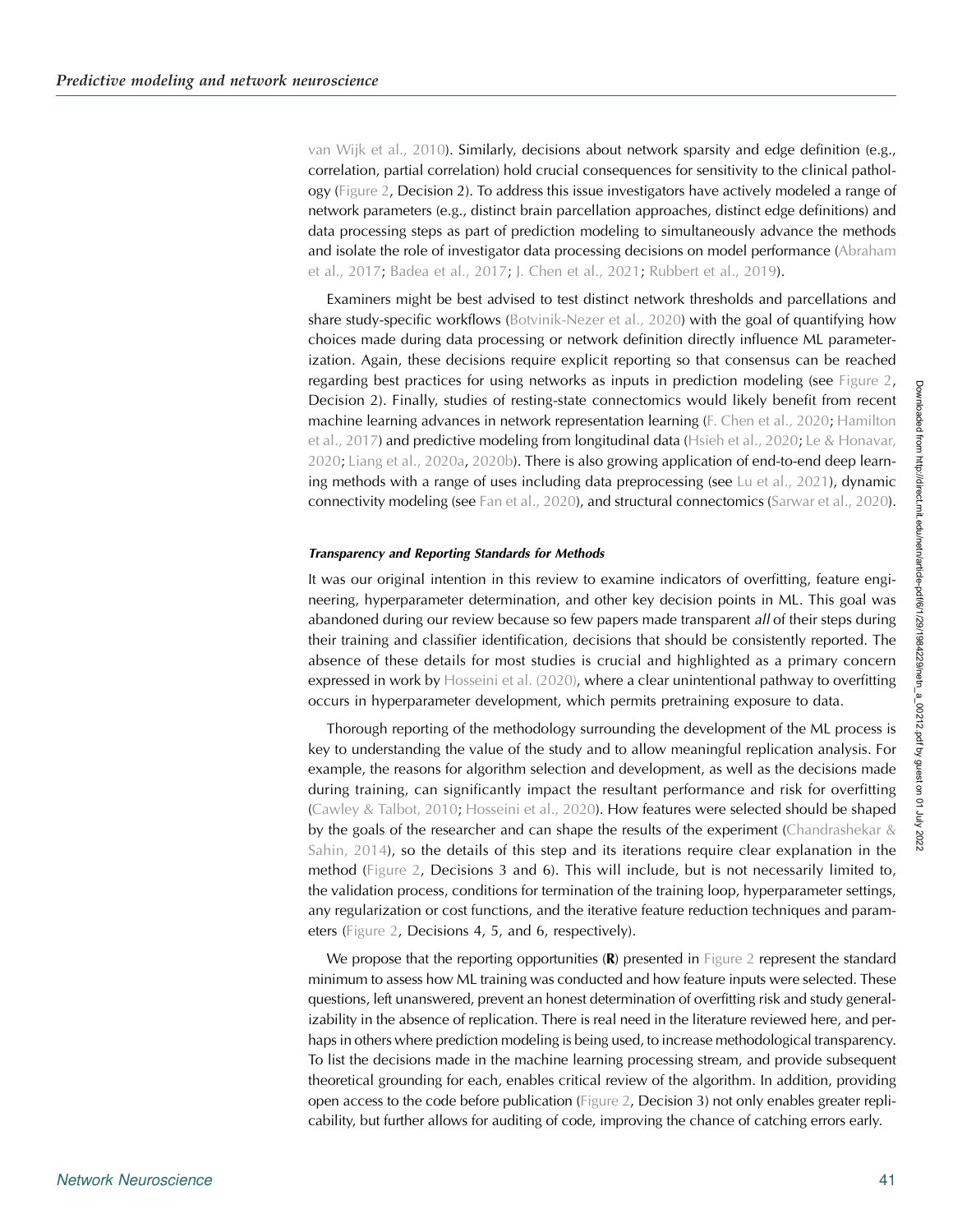#### Classifier Performance: The Pursuit of Classification Accuracy

One of the most important issues to address in this literature is the emphasis on maximizing classification accuracy. It must first be recognized that purely "black box" prediction has value, even where the goal is to maximize classification with little inference as to the reasons for algorithmic success [\(LeCun et al., 2015\)](#page-17-0), and that there is often a natural trade-off between prediction and explanation (see [Yarkoni & Westfall, 2017\)](#page-19-0). The perspective in the current paper, however, is that to advance our understanding of brain disorders, neuroscientific theory must set the guiderails for predictive modeling and interpretation beyond prediction holds important value.

To provide the logic for this perspective, we might imagine a scenario where clinical investigators implement a highly complex deep learning algorithm to classify "responders" for a new drug for a brain disease. While there is immediate clinical value in a completely "black box" classifier that accurately separates responders from nonresponders, the algorithm affords no additional *understanding* of the disease. In this scenario there is no new information about why responders benefited from the treatment and, importantly, why nonresponders did not—information that can be used to improve both future prediction models and clinical interventions. Ultimately, prediction modeling exists on an "explanation-prediction" continuum with some loss in transparency as one moves from less complex inferential models to more opaque models that are designed to optimize predictive performance (see [Bzdok & Ioannidis,](#page-16-0) [2019\)](#page-16-0). Investigators must strike a balance between ever-increasing algorithmic complexity and the need for understanding underlying mechanisms.

Given this perspective, there are three issues to consider with respect to the focus on prediction accuracy in this literature. First, there was a nearly 15% drop-off in the performance from crossvalidation test (i.e., internal) to lockbox performance. The reduced classification accuracy from training to test data set is unsurprising, but makes clear what has been known for some time: lockbox sets should be required in any published study in order to guard against overfitting and maximize generalizability [\(Poldrack et al., 2020](#page-18-0)). We anticipate that overfitting is at least partially a consequence of the current overreliance on accuracy as the primary measure of an algorithm's performance, but it also highlights an opportunity to improve machine learning practices.

A second, and related, issue is that classification accuracy achieved in the absence of lockbox data (83% of the studies reviewed) presents the field with inflated validation results that become unrealistic benchmarks for others to match. In the current review, authors commonly compared accuracy of their work with known standards maintaining that it "outperformed" other algorithms. These comparisons have been formalized elsewhere in national and international competitions where investigators have been invited to apply ML to imaging data to accurately diagnose disorders such as schizophrenia (see [Silva et al., 2014\)](#page-18-0) and ADHD (see [Brown et al., 2012](#page-16-0)). As outlined in a number of reviews, it is likely premature to believe that machine learning can currently fill any needed void as the primary diagnostic criterion for brain disorders [\(Mei et al., 2020;](#page-18-0) [Pellegrini et al., 2018;](#page-18-0) [Zhang-James et al., 2020](#page-19-0)). It is also unreasonable to assume that any single data classification algorithm will differentiate one group from another with near-perfect reliability, with the exception of severe clinical phenomena that are readily dissociated with standard clinical measurement (e.g., schizophrenia). Where classification can make a crucial impact, however, is by uncovering interactions between features that lead to novel pathways of discovery and intervention in the clinical neurosciences (more on this below).

Finally, accuracy can be bolstered by additional metrics including sensitivity, likelihood ratio, log loss, and the AUROC are a good first step for their ability to expand on the base information given by accuracy ([Poldrack et al., 2020\)](#page-18-0). This added granularity uncovers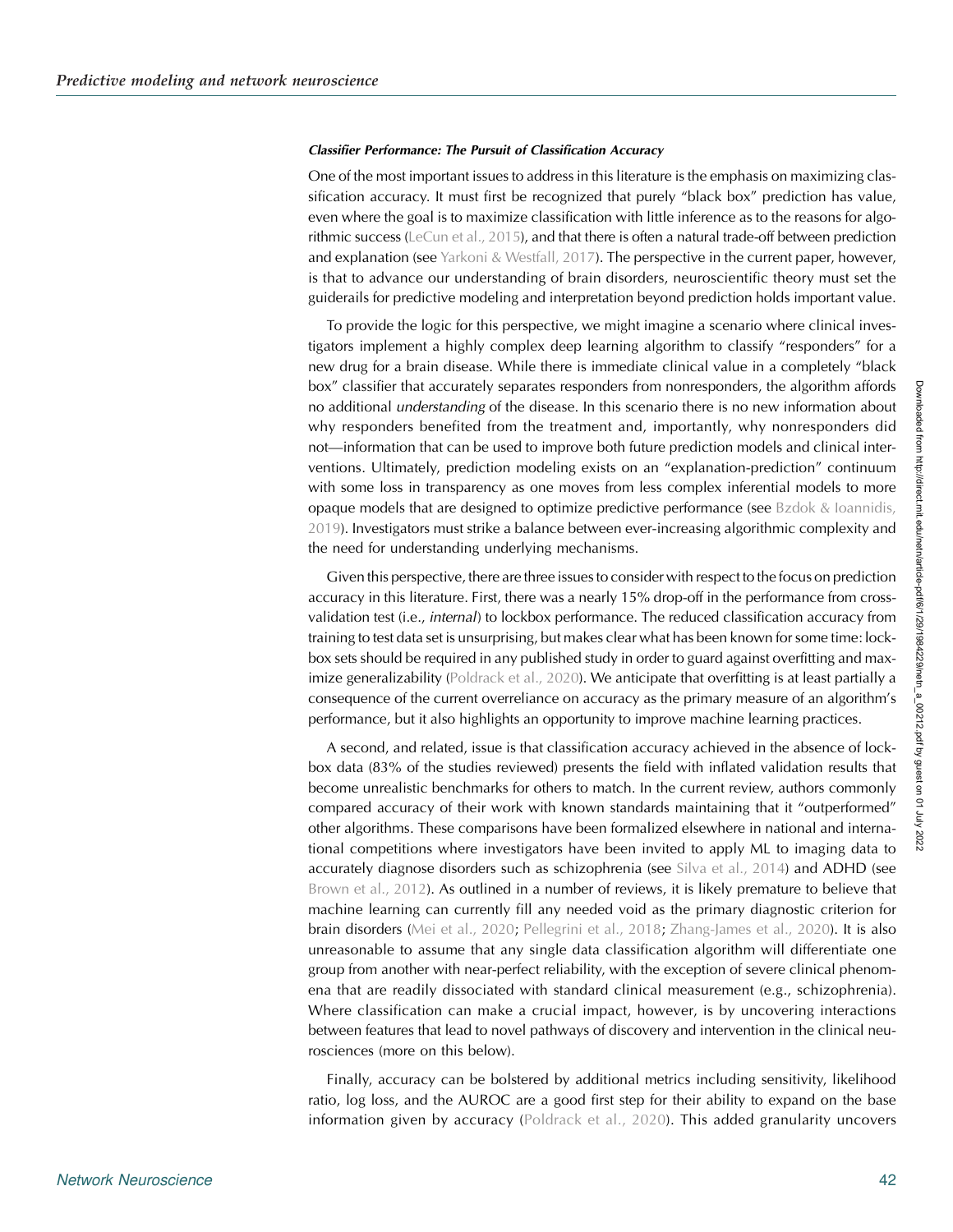potential weaknesses of a given model, such as high degrees of type 1 or 2 errors, two issues that can be obscured in imbalanced datasets.

#### Adding Context to Performance in Machine Learned Models

In moving beyond classification performance, ML offers unparalleled opportunities to gain new insights into how neural systems adapt to brain injury and disease through use of techniques that highlight the contribution of the features to the algorithm's performance and the significance of the model's predictive ability. These measures add transparency to the training process ([Sheikholeslami, 2019](#page-18-0)) and may help to uncover key underlying neural substrates previously unknown to the clinical field [\(Fawcett & Hoos, 2016\)](#page-16-0). Furthermore, specific approaches, such as ablation studies, can even be used to identify new insights, essential aspects, and functional redundancies that contribute to the robustness of a given algorithm ([Meyes et al., 2019\)](#page-18-0). Some of the most commonly used machine learning algorithms in the field (SVM, RA) can integrate and appropriately weight the contributions of different features [\(Figure 3,](#page-10-0) Decision 7a, 7b). Despite this, use of these valuable tools remains limited, as highlighted in [Table 4](#page-8-0).

Feature importance was the most commonly observed technique within the reviewed literature, yet was implemented in less than half (47.2%) of studies. Similarly, measures that increase the robustness of the findings, such as determining consensus features (features that have been repeatedly selected across training iterations), were only adopted in a fifth (20.0%) of examined studies. Both of these methods enable the reporting of the relative discriminative ability of specific features. Doing so allows clinical researchers to highlight patterns of specific importance that can be linked to disease and injury phenotypes.

Ablation reports, included in roughly one-third (34.0%) of studies, examine the relative contribution of an individual feature (or set of features) on classification accuracy through selective removal and reanalysis. This metric is valuable for understanding when there are diminishing returns from overselecting features or for establishing a desired trade-off for model complexity against performance. Inclusion of an ablation report not only highlights the stability of algorithm performance, but also can establish baselines for necessary model complexity for reliable diagnosis of a given condition.

Finally, by repeated randomization of class labels through a permutation analysis (used in 27.7% of studies), the risk of the final feature set being discriminative by chance alone can be assessed through a computed significance level. Such analyses measure the reliability of the feature set used for classification.

There are tools that are available to investigators that permit stronger inferences about the reasons for classification success, though they were not commonly used in the papers reviewed here. A model in the absence of interpretation limits the ability for clinicians and researchers to build targeted treatments or identify risk factors that can be used to advance clinical. Understanding the contribution of specific features to classification success enables better stakeholder (e.g., neuropsychologists; neurologists) involvement concurrent with the development of models on the front end [\(Hedderich & Eickhoff, 2021](#page-17-0)) as well as explicit techniques to provide a clear explanation of the output of the classifier to the neuroscientist or physician at the back end [\(Heinrichs & Eickhoff, 2020\)](#page-17-0).

# **CONCLUSION**

Computational neuroscience holds the promise of fundamentally changing our understanding of brain disorders, and, with this promise, comes much deserved enthusiasm. However, the

Consensus features: Features that are included a certain threshold of training iterations, the more training iterations that the algorithm selects the feature for, the more likely that it is discriminative for classification.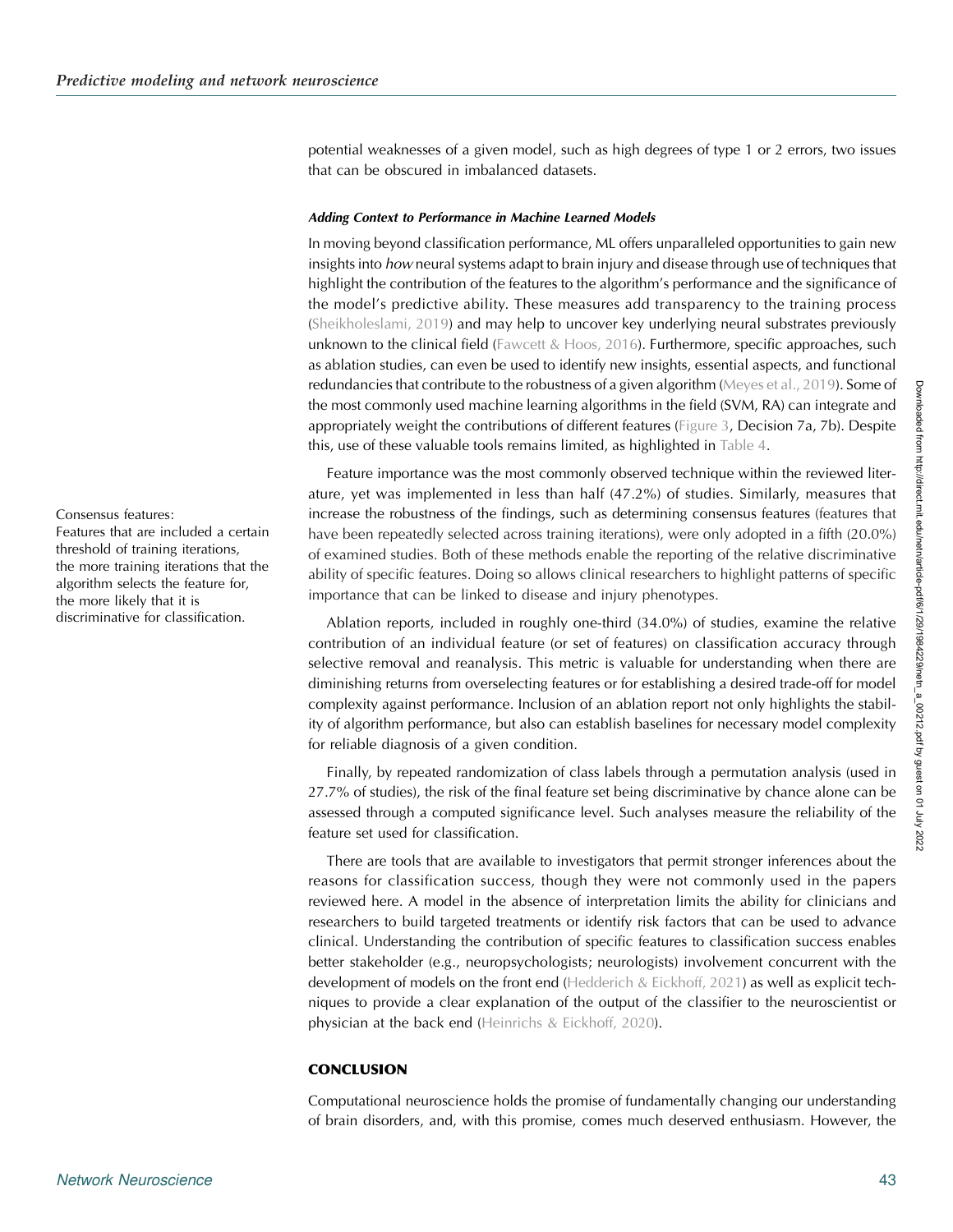<span id="page-15-0"></span>use of ML techniques in network neuroscience reflects the growing pains observed when novel methods capture the excitement of a research community, something that the field of functional brain imaging has experienced before [\(Kosslyn et al., 1995](#page-17-0); [R. A. Poldrack et al.,](#page-18-0) [2020;](#page-18-0) [Vul et al., 2009](#page-19-0)). The ultimate goal for clinical neuroscience is to understand how the brain adapts to injury and disease, and ML can be leveraged to help uncover critical interactions between behavioral, genetic, blood-based biomarkers, imaging and other measurements of neural systems. While this literature review revealed examples where ML was being used in ways that may advance our understanding of clinical neuropathology, there is significant need for greater methodological transparency, better representation of heterogeneous clinical disorders in the training and testing datasets, and greater devotion to understanding mechanisms of neuropathology as opposed to binarized diagnostic success. In the case of the latter, there does appear to be a consequence for overemphasizing classification accuracy both in method and outcome. The generalizability of the results, replicability of the methods, and clinical value gained by the work can then be the guiding principles for our work. We have offered a few conservative recommendations in this review with the goal of continuing a dialog regarding how we can transition toward a more mature integration of ML into the neurosciences that accelerates our understanding of brain disorders and ultimately improves patient outcome.

#### SUPPORTING INFORMATION

Supporting information for this article is available at [https://doi.org/10.1162/netn\\_a\\_00212](https://doi.org/10.1162/netn_a_00212).

#### AUTHOR CONTRIBUTIONS

Andrew Cwiek: Conceptualization; Data curation; Formal analysis; Investigation; Methodology; Writing – original draft; Writing – review & editing. Sarah Rajtmajer: Conceptualization; Investigation; Methodology; Resources; Writing – original draft; Writing – review & editing. Bradley Wyble: Conceptualization; Resources; Writing – original draft; Writing – review & editing. Vasant Honavar: Resources; Writing – original draft; Writing – review & editing. Emily Grossner: Formal analysis; Investigation; Writing – review & editing. Frank Hillary: Conceptualization; Data curation; Formal analysis; Investigation; Methodology; Project administration; Visualization; Writing – original draft; Writing – review & editing.

#### REFERENCES

- Abadi, M., Barham, P., Chen, J., Chen, Z., Davis, A., Dean, J., ... Zheng, X. (2016). Tensorflow: A system for large-scale machine learning. In 12th USENIX symposium on operating systems design and implementation (OSDI 16) (pp. 265–283).
- Abraham, A., Milham, M. P., Di Martino, A., Craddock, R. C., Samaras, D., Thirion, B., & Varoquaux, G. (2017). Deriving reproducible biomarkers from multi-site resting-state data: An Autism-based example. NeuroImage, 147, 736–745. [https://doi](https://doi.org/10.1016/j.neuroimage.2016.10.045) [.org/10.1016/j.neuroimage.2016.10.045](https://doi.org/10.1016/j.neuroimage.2016.10.045), PubMed: [27865923](https://pubmed.ncbi.nlm.nih.gov/27865923)
- Abraham, A., Pedregosa, F., Eickenberg, M., Gervais, P., Mueller, A., Kossaifi, J., ... Varoquaux, G. (2014). Machine learning for neuroimaging with scikit-learn. Frontiers in Neuroinformatics, 8, 14. <https://doi.org/10.3389/fninf.2014.00014>, PubMed: [24600388](https://pubmed.ncbi.nlm.nih.gov/24600388)
- Badea, L., Onu, M., Wu, T., Roceanu, A., & Bajenaru, O. (2017). Exploring the reproducibility of functional connectivity alterations in Parkinson's disease. PLOS ONE, 12(11), e0188196. [https://doi](https://doi.org/10.1371/journal.pone.0188196) [.org/10.1371/journal.pone.0188196,](https://doi.org/10.1371/journal.pone.0188196) PubMed: [29182621](https://pubmed.ncbi.nlm.nih.gov/29182621)
- Baldi, P., Baldi, P. P., Brunak, S., & Bach, F. (2001). Bioinformatics: The machine learning approach. Cambridge, MA: MIT Press.
- Baltrušaitis, T., Ahuja, C., & Morency, L. P. (2019). Multimodal machine learning: A survey and taxonomy. IEEE Transactions on Pattern Analysis and Machine Intelligence, 41(2), 423–443. <https://doi.org/10.1109/TPAMI.2018.2798607>
- Bassett, D. S., Cullen, K. E., Eickhoff, S. B., Farah, M. J., Goda, Y., Haggard, P., ... Ueda, H. R. (2020). Reflections on the past two decades of neuroscience. Nature Reviews Neuroscience, 21(10), 524–534. <https://doi.org/10.1038/s41583-020-0363-6>, PubMed: [32879507](https://pubmed.ncbi.nlm.nih.gov/32879507)
- Bishop, C. M. (2006). Pattern recognition and machine learning. CERN Document Server. Springer. <https://cds.cern.ch/record/998831>
- Bonnelle, V., Ham, T. E., Leech, R., Kinnunen, K. M., Mehta, M. A., Greenwood, R. J., & Sharp, D. J. (2012). Salience network integrity predicts default mode network function after traumatic brain injury. Proceedings of the National Academy of Sciences of the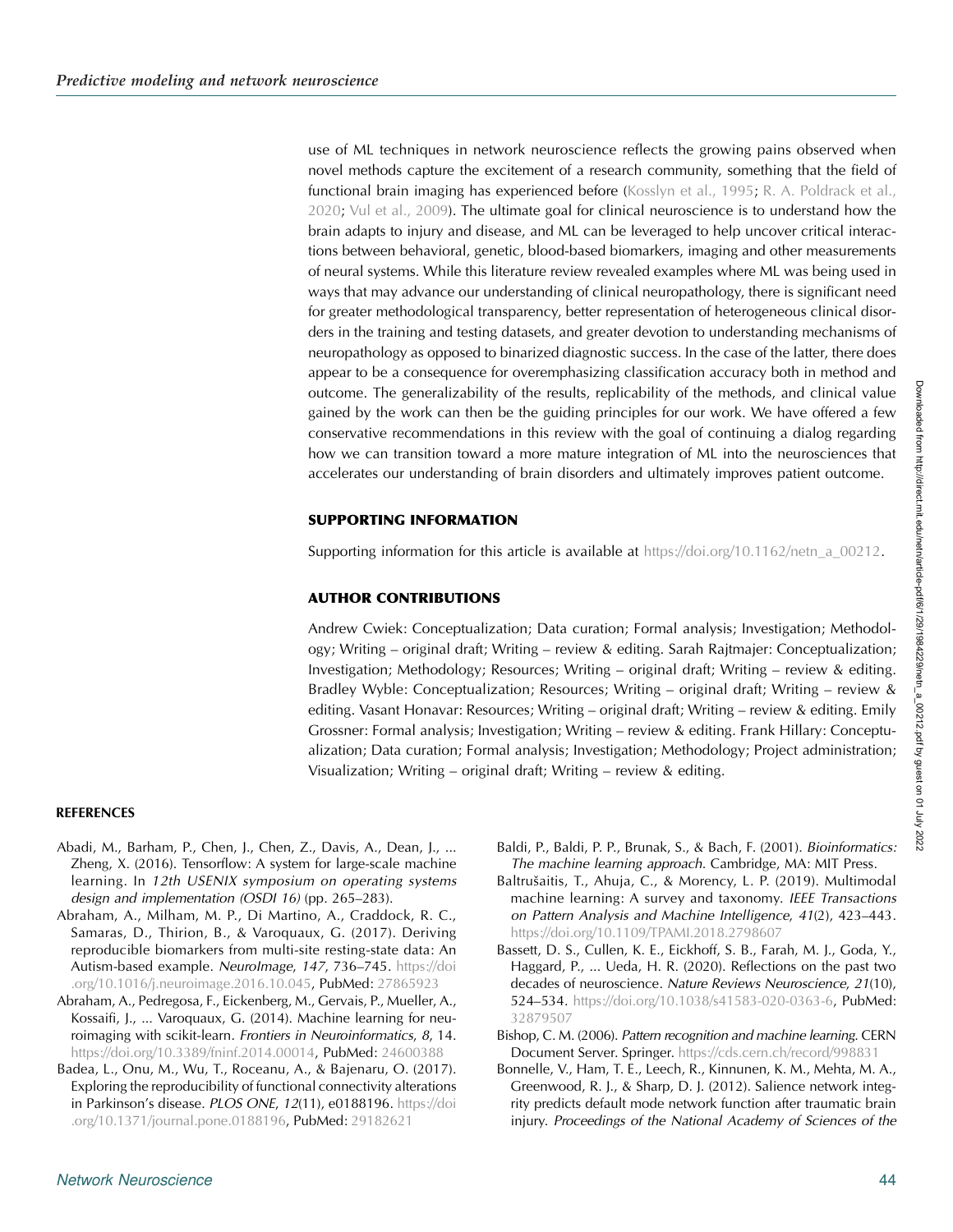<span id="page-16-0"></span>United States of America, 109(12), 4690–4695. [https://doi.org/10](https://doi.org/10.1073/pnas.1113455109) [.1073/pnas.1113455109,](https://doi.org/10.1073/pnas.1113455109) PubMed: [22393019](https://pubmed.ncbi.nlm.nih.gov/22393019)

- Botvinik-Nezer, R., Holzmeister, F., Camerer, C. F., Dreber, A., Huber, J., Johannesson, M., Kirchler, M., Iwanir, R., Mumford, J. A., Adcock, R. A., Avesani, P., Baczkowski, B. M., Bajracharya, A., Bakst, L., Ball, S., Barilari, M., Bault, N., Beaton, D., Beitner, J., … Schonberg, T. (2020). Variability in the analysis of a single neuroimaging dataset by many teams. Nature, 582(7810), 84–88. [https://doi.org/10.1038/s41586-020-2314-9](https://doi.org/10.1016/j.neuron.2017.11), PubMed: [32483374](https://pubmed.ncbi.nlm.nih.gov/29301099)
- Bradski, G., & Kaehler, A. (2008). Learning OpenCV: Computer vision with the OpenCV Library. O'Reilly Media.
- Braun, U., Schaefer, A., Betzel, R. F., Tost, H., Meyer-Lindenberg, A., & Bassett, D. S. (2018). From maps to multi-dimensional network mechanisms of mental disorders. Neuron, 97(1), 14–31. [https://doi.org/10.1016/j.neuron.2017.11,](https://doi.org/10.1016/j.neuron.2017.11) PubMed: [29301099](https://pubmed.ncbi.nlm.nih.gov/29301099)
- Brown, M. R. G, Sidhu, G. S., Greiner, R., Asgarian, N., Bastani, M., Silverstone, P. H., Greenshaw, A. J., & Dursun, S. M. (2012). ADHD-200 Global Competition: Diagnosing ADHD using personal characteristic data can outperform resting state fMRI measurements. Frontiers in Systems Neuroscience, 6. [https://doi](https://doi.org/10.3389/fnsys.2012.00069) [.org/10.3389/fnsys.2012.00069,](https://doi.org/10.3389/fnsys.2012.00069) PubMed: [23060754](https://pubmed.ncbi.nlm.nih.gov/23060754)
- Bullmore, E. T., & Bassett, D. S. (2011). Brain graphs: Graphical models of the human brain connectome. Annual Review of Clinical Psychology, 7, 113-140. [https://doi.org/10.1146/annurev](https://doi.org/10.1146/annurev-clinpsy-040510-143934) [-clinpsy-040510-143934](https://doi.org/10.1146/annurev-clinpsy-040510-143934), PubMed: [21128784](https://pubmed.ncbi.nlm.nih.gov/21128784)
- Bullmore, E. T., & Sporns, O. (2009). Complex brain networks: Graph theoretical analysis of structural and functional systems. Nature Reviews Neuroscience, 10(3), 186-198. [https://doi.org](https://doi.org/10.1038/nrn2575) [/10.1038/nrn2575](https://doi.org/10.1038/nrn2575), PubMed: [19190637](https://pubmed.ncbi.nlm.nih.gov/19190637)
- Bzdok, D., & Ioannidis, J. P. A. (2019). Exploration, inference, and prediction in neuroscience and biomedicine. Trends in Neurosciences, 42(4), 251–262. [https://doi.org/10.1016/j.tins.2019.02](https://doi.org/10.1016/j.tins.2019.02.001) [.001,](https://doi.org/10.1016/j.tins.2019.02.001) PubMed: [30808574](https://pubmed.ncbi.nlm.nih.gov/30808574)
- Caeyenberghs, K., Verhelst, H., Clemente, A., & Wilson, P. H. (2017). Mapping the functional connectome in traumatic brain injury: What can graph metrics tell us? NeuroImage, 160, 113–123. [https://doi.org/10.1016/j.neuroimage.2016.12.003,](https://doi.org/10.1016/j.neuroimage.2016.12.003) PubMed: [27919750](https://pubmed.ncbi.nlm.nih.gov/27919750)
- Caruana, R., Lawrence, S., & Giles, C. (2000). Overfitting in neural nets: Backpropagation, conjugate gradient, and early stopping. Advances in Neural Information Processing Systems, 13, 402–408.
- Cawley, G. C., & Talbot, N. L. C. (2010). On over-fitting in model selection and subsequent selection bias in performance evaluation. Journal of Machine Learning Research, 11(70), 2079–2107.
- Chandrashekar, G., & Sahin, F. (2014). A survey on feature selection methods. Computers & Electrical Engineering, 40(1), 16–28. <https://doi.org/10.1016/j.compeleceng.2013.11.024>
- Chen, F., Wang, Y.-C., Wang, B., & Kuo, C.-C. J. (2020). Graph representation learning: A survey. APSIPA Transactions on Signal and Information Processing, 9. [https://doi.org/10.1017/ATSIP](https://doi.org/10.1017/ATSIP.2020.13) [.2020.13](https://doi.org/10.1017/ATSIP.2020.13)
- Chen, J., Müller, V. I., Dukart, J., Hoffstaedter, F., Baker, J. T., Holmes, A. J., Vatansever, D., Nickl-Jockschat, T., Liu, X., Derntl, B., Kogler, L., Jardri, R., Gruber, O., Aleman, A., Sommer, I. E., Eickhoff, S. B., & Patil, K. R. (2021). Intrinsic connectivity
- Chen, L., Chen, Y., Zheng, H., Zhang, B., Wang, F., Fang, J., Li, Y., Chen, Q., & Zhang, S. (2020). Changes in the topological organization of the default mode network in autism spectrum disorder. Brain Imaging and Behavior. [https://doi.org/10.1007/s11682](https://doi.org/10.1007/s11682-020-00312-8) [-020-00312-8,](https://doi.org/10.1007/s11682-020-00312-8) PubMed: [32737824](https://pubmed.ncbi.nlm.nih.gov/32737824)
- de Filippis, R., Carbone, E. A., Gaetano, R., Bruni, A., Pugliese, V., Segura-Garcia, C., & De Fazio, P. (2019). Machine learning techniques in a structural and functional MRI diagnostic approach in schizophrenia: A systematic review. Neuropsychiatric Disease and Treatment, 15, 1605–1627. [https://doi.org/10.2147/NDT](https://doi.org/10.2147/NDT.S202418) [.S202418,](https://doi.org/10.2147/NDT.S202418) PubMed: [31354276](https://pubmed.ncbi.nlm.nih.gov/31354276)
- Deng, J., Dong, W., Socher, R., Li, L., Li, K., & Fei-Fei, L.. (2009). ImageNet: A large-scale hierarchical image database. 2009 IEEE Conference on Computer Vision and Pattern Recognition, 248–255. <https://doi.org/10.1109/CVPR.2009.5206848>
- Dietterich, T. (1995). Overfitting and undercomputing in machine learning. ACM Computing Surveys, 27(3), 326-327. [https://doi](https://doi.org/10.1145/212094.212114) [.org/10.1145/212094.212114](https://doi.org/10.1145/212094.212114)
- Di Martino, A., Yan, C. G., Li, Q., Denio, E., Castellanos, F. X., Alaerts, K., … Milham, M. P. (2014). The autism brain imaging data exchange: Towards a large-scale evaluation of the intrinsic brain architecture in autism. Molecular Psychiatry, 19(6), 659–667. <https://doi.org/10.1038/mp.2013.78>, PubMed: [23774715](https://pubmed.ncbi.nlm.nih.gov/23774715)
- Esteban, O., Markiewicz, C. J., Blair, R. W., Moodie, C. A., Isik, A. I., Erramuzpe, A., … Gorgolewski, K. J. (2019). fMRIPrep: A robust preprocessing pipeline for functional MRI. Nature Methods, 16(1), 111–116. [https://doi.org/10.1038/s41592-018](https://doi.org/10.1038/s41592-018-0235-4) [-0235-4,](https://doi.org/10.1038/s41592-018-0235-4) PubMed: [30532080](https://pubmed.ncbi.nlm.nih.gov/30532080)
- Fan, L., Su, J., Qin, J., Hu, D., & Shen, H. (2020). A deep network model on dynamic functional connectivity with applications to gender classification and intelligence prediction. Frontiers in Neuroscience, 14, 881. [https://doi.org/10.3389/fnins.2020](https://doi.org/10.3389/fnins.2020.00881) [.00881,](https://doi.org/10.3389/fnins.2020.00881) PubMed: [33013292](https://pubmed.ncbi.nlm.nih.gov/33013292)
- Fawcett, C., & Hoos, H. H. (2016). Analysing differences between algorithm configurations through ablation. Journal of Heuristics, 22(4), 431–458. <https://doi.org/10.1007/s10732-014-9275-9>
- Forsyth, D., & Ponce, J. (2002). Computer vision: A modern approach. Englewood Cliffs, NJ: Prentice-Hall.
- Gao, J., Li, P., Chen, Z., & Zhang, J. (2020). A survey on deep learning for multimodal data fusion. Neural Computation, 32(5), 829-864. [https://doi.org/10.1162/neco\\_a\\_01273,](https://doi.org/10.1162/neco_a_01273) PubMed: [32186998](https://pubmed.ncbi.nlm.nih.gov/32186998)
- Gelman, A., & Loken, E. (2014). The statistical crisis in science. American Scientist, 102(6), 460–465. [https://doi.org/10.1511](https://doi.org/10.1511/2014.111.460) [/2014.111.460](https://doi.org/10.1511/2014.111.460)
- Gilbert, N., Bernier, R. A., Calhoun, V. D., Brenner, E., Grossner, E., Rajtmajer, S. M., & Hillary, F. G. (2018). Diminished neural network dynamics after moderate and severe traumatic brain injury. PLoS One, 13(6), e0197419. [https://doi.org/10.1371/journal](https://doi.org/10.1371/journal.pone.0197419) [.pone.0197419](https://doi.org/10.1371/journal.pone.0197419), PubMed: [29883447](https://pubmed.ncbi.nlm.nih.gov/29883447)
- Glerean, E., Pan, R. K., Salmi, J., Kujala, R., Lahnakoski, J. M., Roine, U., Nummenmaa, L., Leppämäki, S., Nieminen-von Wendt, T., Tani,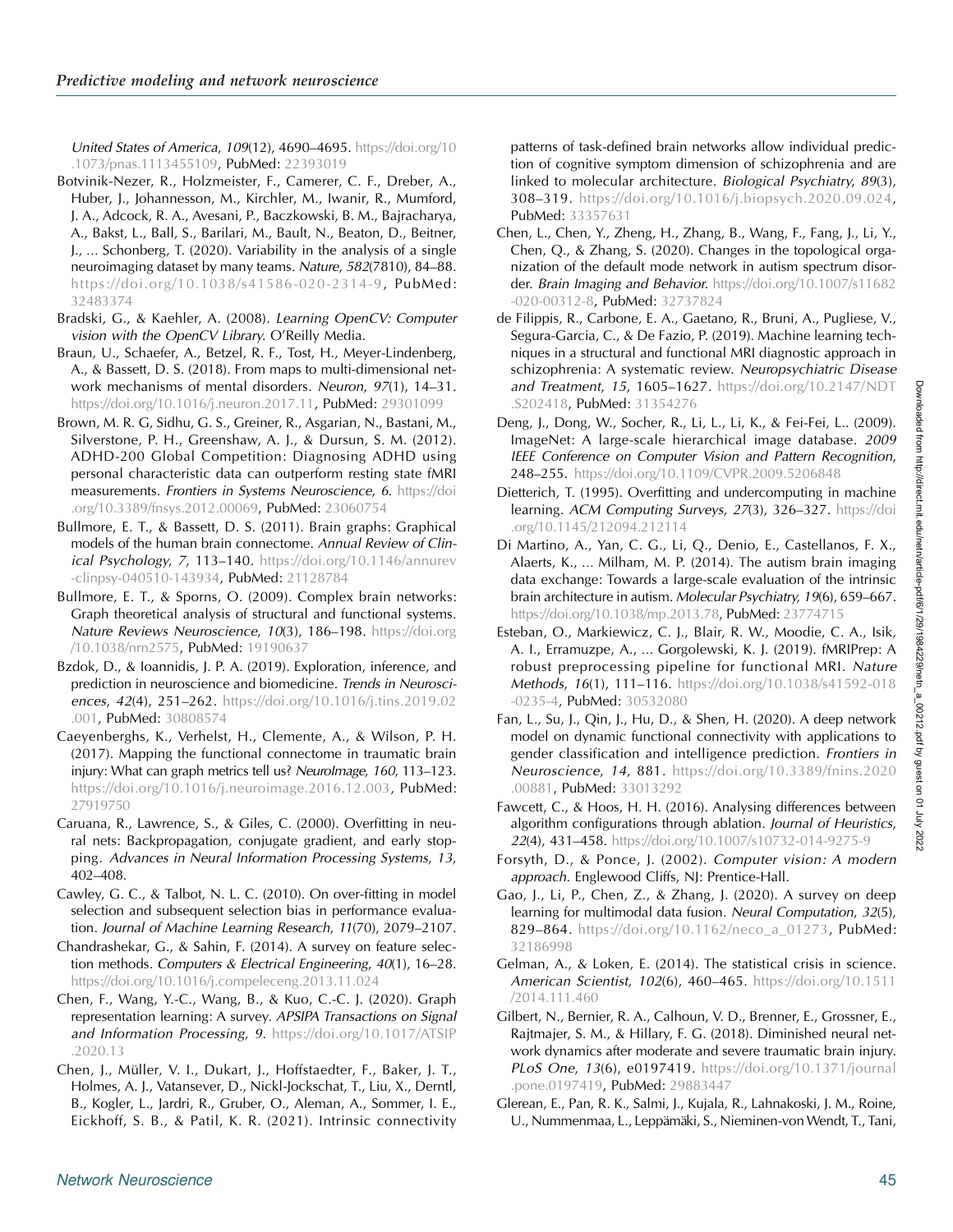<span id="page-17-0"></span>P., Saramäki, J., Sams, M., & Jääskeläinen, I. P. (2016). Reorganization of functionally connected brain subnetworks in high-functioning autism. Human Brain Mapping, 37(3), 1066-1079. [https://doi.org](https://doi.org/10.1002/hbm.23084) [/10.1002/hbm.23084,](https://doi.org/10.1002/hbm.23084) PubMed: [26686668](https://pubmed.ncbi.nlm.nih.gov/26686668)

- Goodfellow, I., Bengio, Y., & Courville, A. (2016). Deep learning (illustrated edition). Cambridge, MA: The MIT Press.
- Guo, W., Wang, J., & Wang, S. (2019). Deep multimodal representation learning: A survey. IEEE Access, 7, 63373–63394. [https://](https://doi.org/10.1109/ACCESS.2019.2916887) [doi.org/10.1109/ACCESS.2019.2916887](https://doi.org/10.1109/ACCESS.2019.2916887)
- Guyon, I., & Elisseeff, A. (2003). An introduction to variable and feature selection. The Journal of Machine Learning Research, 3, 1157–1182.
- Hallquist, M. N., & Hillary, F. G. (2018). Graph theory approaches to functional network organization in brain disorders: A critique for a brave new small-world. Network Neuroscience, 3(1), 1–26. [https://doi.org/10.1162/netn\\_a\\_00054](https://doi.org/10.1162/netn_a_00054), PubMed: [30793071](https://pubmed.ncbi.nlm.nih.gov/30793071)
- Hamilton, W. L., Ying, R., & Leskovec, J. (2017). Representation learning on graphs: Methods and applications. arXiv. [https://](https://arxiv.org/abs/1709.05584v3) [arxiv.org/abs/1709.05584v3](https://arxiv.org/abs/1709.05584v3)
- Hastie, T., Tibshirani, R., & Friedman, J. (2009). The elements of statistical learning: Data mining, inference, and prediction (2nd ed.). Springer Science & Business Media. [https://doi.org](https://doi.org/10.1007/978-0-387-84858-7) [/10.1007/978-0-387-84858-7](https://doi.org/10.1007/978-0-387-84858-7)
- Hawkins, D. M. (2004). The problem of overfitting. Journal of Chemical Information and Computer Sciences, 44(1), 1–12. <https://doi.org/10.1021/ci0342472>, PubMed: [14741005](https://pubmed.ncbi.nlm.nih.gov/14741005)
- Hedderich, D. M., & Eickhoff, S. B. (2021). Machine learning for psychiatry: Getting doctors at the black box? Molecular Psychiatry, 26(1), 23–25. [https://doi.org/10.1038/s41380-020-00931-z,](https://doi.org/10.1038/s41380-020-00931-z) PubMed: [33173196](https://pubmed.ncbi.nlm.nih.gov/33173196)
- Hegarty, J. P., Ferguson, B. J., Zamzow, R. M., Rohowetz, L. J., Johnson, J. D., Christ, S. E., & Beversdorf, D. Q. (2017). Beta-adrenergic antagonism modulates functional connectivity in the default mode network of individuals with and without autism spectrum disorder. Brain Imaging and Behavior, 11(5), 1278-1289. [https://](https://doi.org/10.1007/s11682-016-9604-8) [doi.org/10.1007/s11682-016-9604-8,](https://doi.org/10.1007/s11682-016-9604-8) PubMed: [27714553](https://pubmed.ncbi.nlm.nih.gov/27714553)
- Heinrichs, B., & Eickhoff, S. B. (2020). Your evidence? Machine learning algorithms for medical diagnosis and prediction. Human Brain Mapping, 41(6), 1435–1444. [https://doi.org/10.1002/hbm](https://doi.org/10.1002/hbm.24886) [.24886,](https://doi.org/10.1002/hbm.24886) PubMed: [31804003](https://pubmed.ncbi.nlm.nih.gov/31804003)
- Hiremath, C. S., Sagar, K. J. V, Yamini, B. K., Girimaji, A. S., Kumar, R., Sravanti, S. L., Padmanabha, H., Vykunta Raju, K. N., Kishore, M. T., Jacob, P., Saini, J., Bharath, R. D., Seshadri, S. P., & Kumar, M. (2021). Emerging behavioral and neuroimaging biomarkers for early and accurate characterization of autism spectrum disorders: A systematic review. Translational Psychiatry, 11(1), 42. [https://doi](https://doi.org/10.1038/s41398-020-01178-6) [.org/10.1038/s41398-020-01178-6,](https://doi.org/10.1038/s41398-020-01178-6) PubMed: [33441539](https://pubmed.ncbi.nlm.nih.gov/33441539)
- Hosseini, M., Powell, M., Collins, J., Callahan-Flintoft, C., Jones, W., Bowman, H., & Wyble, B. (2020). I tried a bunch of things: The dangers of unexpected overfitting in classification of brain data. Neuroscience and Biobehavioral Reviews, 119, 456–467. [https://](https://doi.org/10.1016/j.neubiorev.2020.09.036) [doi.org/10.1016/j.neubiorev.2020.09.036,](https://doi.org/10.1016/j.neubiorev.2020.09.036) PubMed: [33035522](https://pubmed.ncbi.nlm.nih.gov/33035522)
- Hsieh, T.-Y., Wang, S., Sun, Y., & Honavar, V. (2020). Explainable multivariate time series classification: A deep neural network which learns to attend to important variables as well as informative time intervals. ArXiv. [https://arxiv.org/abs/2011.11631](http://arxiv.org/abs/2011.11631)
- Jack, C. R., Bernstein, M. A., Fox, N. C., Thompson, P., Alexander, G., Harvey, D., Borowski, B., Britson, P. J., Whitwell, J. L., Ward,

C., Dale, A. M., Felmlee, J. P., Gunter, J. L., Hill, D. L. G, Killiany, R., Schuff, N., Fox-Bosetti, S., Lin, C., Studholme, C., … Weiner, M. W. (2008). The Alzheimer's disease neuroimaging initiative (ADNI): MRI methods. Journal of Magnetic Resonance Imaging, 27(4), 685–691. <https://doi.org/10.1002/jmri.21049>, PubMed: [18302232](https://pubmed.ncbi.nlm.nih.gov/18302232)

- Kosslyn, S. M., Thompson, W. L., Kim, I. J., & Alpert, N. M. (1995). Topographical representations of mental images in primary visual cortex. Nature, 378(6556), 496–498. [https://doi.org/10.1038](https://doi.org/10.1038/378496a0) [/378496a0,](https://doi.org/10.1038/378496a0) PubMed: [7477406](https://pubmed.ncbi.nlm.nih.gov/7477406)
- Kraguljac, N. V., McDonald, W. M., Widge, A. S., Rodriguez, C. I., Tohen, M., & Nemeroff, C. B. (2021). Neuroimaging biomarkers in schizophrenia. The American Journal of Psychiatry. [https://doi](https://doi.org/10.1176/appi.ajp.2020.20030340) [.org/10.1176/appi.ajp.2020.20030340,](https://doi.org/10.1176/appi.ajp.2020.20030340) PubMed: [33397140](https://pubmed.ncbi.nlm.nih.gov/33397140)
- Langella, S., Sadiq, M. U., Mucha, P. J., Giovanello, K. S., Dayan, E., & Alzheimer's Disease Neuroimaging Initiative. (2021). Lower functional hippocampal redundancy in mild cognitive impairment. Translational Psychiatry, 11(1), 61. [https://doi.org/10.1038](https://doi.org/10.1038/s41398-020-01166-w) [/s41398-020-01166-w,](https://doi.org/10.1038/s41398-020-01166-w) PubMed: [33462184](https://pubmed.ncbi.nlm.nih.gov/33462184)
- LaPlaca, M. C., Huie, J. R., Alam, H. B., Bachstetter, A. D., Bayir, H., Bellgowan, P. S. F, Cummings, D., Dixon, C. E., Ferguson, A. R., Ferland-Beckham, C., Floyd, C., Friess, S., Galanopoulou, A., Hall, E. D., Harris, N. G., Hawkins, B. E., Hicks, R., Hulbert, L. E., Johnson, V. E., … Zai, L. (2020). Preclinical common data elements for traumatic brain injury research: Progress and use cases. Journal of Neurotrauma. [https://doi.org/10.1089/neu](https://doi.org/10.1089/neu.2020.7328) [.2020.7328,](https://doi.org/10.1089/neu.2020.7328) PubMed: [33297844](https://pubmed.ncbi.nlm.nih.gov/33297844)
- Larrañaga, P., Calvo, B., Santana, R., Bielza, C., Galdiano, J., Inza, I., Lozano, J. A., Armañanzas, R., Santafé, G., Pérez, A., & Robles, V. (2006). Machine learning in bioinformatics. Briefings in Bioinformatics, 7(1), 86–112. [https://doi.org/10.1093/bib/bbk007,](https://doi.org/10.1093/bib/bbk007) PubMed: [16761367](https://pubmed.ncbi.nlm.nih.gov/16761367)
- Le, T., & Honavar, V. (2020). Dynamical Gaussian process latent variable model for representation learning from longitudinal data. Proceedings of the 2020 ACM-IMS on Foundations of Data Science Conference, 183-188. [https://doi.org/10.1145/3412815](https://doi.org/10.1145/3412815.3416894) [.3416894](https://doi.org/10.1145/3412815.3416894)
- LeCun, Y., Bengio, Y., & Hinton, G. (2015). Deep learning. Nature, 521(7553), 436–444. [https://doi.org/10.1038/nature14539,](https://doi.org/10.1038/nature14539) PubMed: [26017442](https://pubmed.ncbi.nlm.nih.gov/26017442)
- Lefort-Besnard, J., Bassett, D. S., Smallwood, J., Margulies, D. S., Derntl, B., Gruber, O., Aleman, A., Jardri, R., Varoquaux, G., Thirion, B., Eickhoff, S. B., & Bzdok, D. (2018). Different shades of default mode disturbance in schizophrenia: Subnodal covariance estimation in structure and function. Human Brain Mapping, 39(2), 644–661. [https://doi.org/10.1002/hbm.23870,](https://doi.org/10.1002/hbm.23870) PubMed: [29105239](https://pubmed.ncbi.nlm.nih.gov/29105239)
- Liang, J., Wu, Y., Xu, D., & Honavar, V. (2020a). Longitudinal deep kernel Gaussian process regression. ArXiv. [https://arxiv.org/abs](http://arxiv.org/abs/2005.11770) [/2005.11770](http://arxiv.org/abs/2005.11770)
- Liang, J., Xu, D., Sun, Y., & Honavar, V. (2020b). LMLFM: longitudinal multi-level factorization machine. Proceedings of the AAAI Conference on Artificial Intelligence, 34(04), 4811-4818. [https://](https://doi.org/10.1609/aaai.v34i04.5916) [doi.org/10.1609/aaai.v34i04.5916](https://doi.org/10.1609/aaai.v34i04.5916)
- Lu, H., Liu, S., Wei, H., Chen, C., & Geng, X. (2021). Deep multi-kernel auto-encoder network for clustering brain functional connectivity data. Neural Networks, 135, 148–157. [https://doi.org](https://doi.org/10.1016/j.neunet.2020.12.005) [/10.1016/j.neunet.2020.12.005](https://doi.org/10.1016/j.neunet.2020.12.005), PubMed: [33388506](https://pubmed.ncbi.nlm.nih.gov/33388506)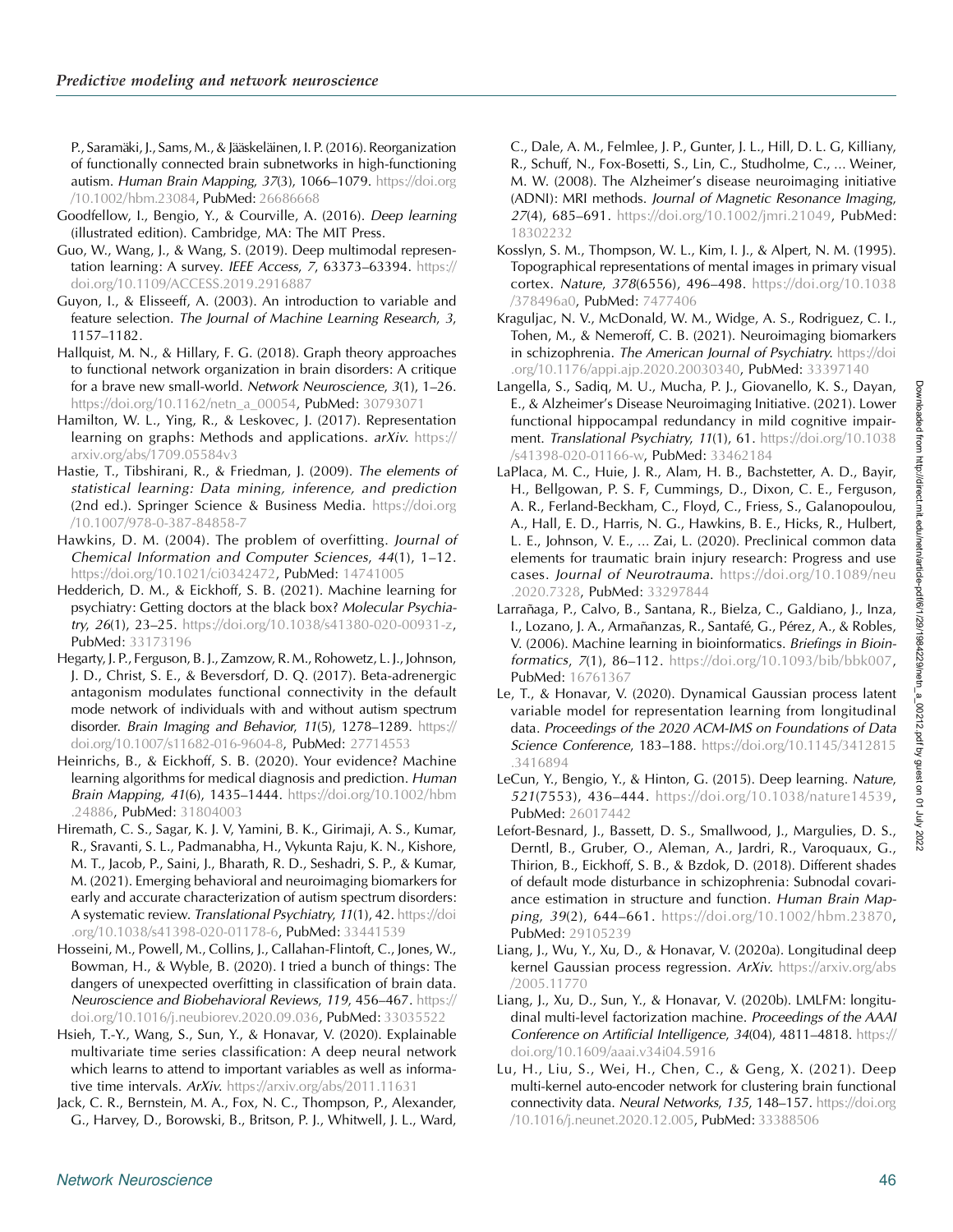<span id="page-18-0"></span>Manning, C., Surdeanu, M., Bauer, J., Finkel, J., Bethard, S., & McClosky, D. (2014). The Stanford CoreNLP Natural Language Processing Toolkit. Proceedings of 52nd Annual Meeting of the Association for Computational Linguistics: System Demonstrations, 55–60. <https://doi.org/10.3115/v1/P14-5010>

- Markiewicz, C. J., Gorgolewski, K. J., Feingold, F., Blair, R., Halchenko, Y. O., Miller, E., … Poldrack, R. A. (2021). Open-Neuro: An open resource for sharing of neuroimaging data. bioRxiv. <https://doi.org/10.1101/2021.06.28.450168>
- Mei, J., Desrosiers, C., & Frasnelli, J. (2020). Machine learning for the diagnosis of Parkinson's disease: A systematic review. ArXiv. [https://arxiv.org/abs/2010.06101](http://arxiv.org/abs/2010.06101)
- Meyes, R., Lu, M., de Puiseau, C. W., & Meisen, T. (2019). Ablation studies in artificial neural networks. ArXiv. [https://arxiv.org/abs](http://arxiv.org/abs/1901.08644) [/1901.08644](http://arxiv.org/abs/1901.08644)
- Mikolov, T., Chen, K., Corrado, G., & Dean, J. (2013). Efficient estimation of word representations in vector space. ArXiv. [https://](http://arxiv.org/abs/1301.3781) [arxiv.org/abs/1301.3781](http://arxiv.org/abs/1301.3781)
- Min, S., Lee, B., & Yoon, S. (2017). Deep learning in bioinformatics. Briefings in Bioinformatics, 18(5), 851-869. [https://doi.org/10](https://doi.org/10.1093/bib/bbw068) [.1093/bib/bbw068](https://doi.org/10.1093/bib/bbw068), PubMed: [27473064](https://pubmed.ncbi.nlm.nih.gov/27473064)
- Mitchell, T. M. (1997). Machine learning (1st ed.). McGraw-Hill. Ng, A. (1997). Preventing "overfitting" of cross-validation data. International Conference on Machine Learning, 97, 245–253.
- Nichols, T. E., Das, S., Eickhoff, S. B., Evans, A. C., Glatard, T., Hanke, M., Kriegeskorte, N., Milham, M. P., Poldrack, R. A., Poline, J.-B., Proal, E., Thirion, B., Van Essen, D. C., White, T., & Yeo, B. T. T (2017). Best practices in data analysis and sharing in neuroimaging using MRI. Nature Neuroscience, 20(3), 299–303. [https://doi.org/10.1038/nn.4500,](https://doi.org/10.1038/nn.4500) PubMed: [28230846](https://pubmed.ncbi.nlm.nih.gov/28230846)
- Page, M. J., McKenzie, J. E., Bossuyt, P. M., Boutron, I., Hoffmann, T. C., Mulrow, C. D., Shamseer, L., Tetzlaff, J. M., Akl, E. A., Brennan, S. E., Chou, R., Glanville, J., Grimshaw, J. M., Hróbjartsson, A., Lalu, M. M., Li, T., Loder, E. W., Mayo-Wilson, E., McDonald, S., … Moher, D. (2021). The PRISMA 2020 statement: An updated guideline for reporting systematic reviews. The BMJ, 372, n71. <https://doi.org/10.1136/bmj.n71>, PubMed: [33782057](https://pubmed.ncbi.nlm.nih.gov/33782057)
- Parkes, L., Satterthwaite, T. D., & Bassett, D. S. (2020). Towards precise resting-state fMRI biomarkers in psychiatry: Synthesizing developments in transdiagnostic research, dimensional models of psychopathology, and normative neurodevelopment. Current Opinion in Neurobiology, 65, 120–128. [https://doi.org/10.1016](https://doi.org/10.1016/j.conb.2020.10.016) [/j.conb.2020.10.016](https://doi.org/10.1016/j.conb.2020.10.016), PubMed: [33242721](https://pubmed.ncbi.nlm.nih.gov/33242721)
- Pellegrini, E., Ballerini, L., Hernandez, M. del C. V., Chappell, F. M., González-Castro, V., Anblagan, D., Danso, S., Muñoz-Maniega, S., Job, D., Pernet, C., Mair, G., MacGillivray, T. J., Trucco, E., & Wardlaw, J. M. (2018). Machine learning of neuroimaging for assisted diagnosis of cognitive impairment and dementia: A systematic review. Alzheimer's & Dementia: Diagnosis, Assessment & Disease Monitoring, 10, 519-535. [https://](https://doi.org/10.1016/j.dadm.2018.07.004) [doi.org/10.1016/j.dadm.2018.07.004,](https://doi.org/10.1016/j.dadm.2018.07.004) PubMed: [30364671](https://pubmed.ncbi.nlm.nih.gov/30364671)
- Poldrack, R. A., Huckins, G., & Varoquaux, G. (2020). Establishment of best practices for evidence for prediction: A review. JAMA Psychiatry, 77(5), 534–540. [https://doi.org/10.1001](https://doi.org/10.1001/jamapsychiatry.2019.3671) [/jamapsychiatry.2019.3671](https://doi.org/10.1001/jamapsychiatry.2019.3671), PubMed: [31774490](https://pubmed.ncbi.nlm.nih.gov/31774490)
- Progar, J. J., & May, J. C. (1988). The determination of low levels of aluminum in antihemophilic factor (human) preparations by flame atomic absorption spectrometry. Journal of Biological

Standardization, 16(2), 119-127. [https://doi.org/10.1016/0092](https://doi.org/10.1016/0092-1157(88)90039-x) [-1157\(88\)90039-x,](https://doi.org/10.1016/0092-1157(88)90039-x) PubMed: [3131345](https://pubmed.ncbi.nlm.nih.gov/3131345)

- Radua, J., Vieta, E., Shinohara, R., Kochunov, P., Quidé, Y., Green, M. J., Weickert, C. S., Weickert, T., Bruggemann, J., Kircher, T., Nenadić, I., Cairns, M. J., Seal, M., Schall, U., Henskens, F., Fullerton, J. M., Mowry, B., Pantelis, C., Lenroot, R., … van Erp, T. (2020). Increased power by harmonizing structural MRI site differences with the ComBat batch adjustment method in ENIGMA. NeuroImage, 218, 116956. [https://doi.org/10.1016/j](https://doi.org/10.1016/j.neuroimage.2020.116956) [.neuroimage.2020.116956,](https://doi.org/10.1016/j.neuroimage.2020.116956) PubMed: [32470572](https://pubmed.ncbi.nlm.nih.gov/32470572)
- Roelofs, R., Shankar, V., Recht, B., Fridovich-Keil, S., Hardt, M., Miller, J., & Schmidt, L. (2019). A meta-analysis of overfitting in machine learning. In Proceedings of the 33rd International Conference on Neural Information Processing Systems (pp. 9179–9189).
- Roy, A., Bernier, R. A., Wang, J., Benson, M., French, J. J., Good, D. C., & Hillary, F. G. (2017). The evolution of cost-efficiency in neural networks during recovery from traumatic brain injury. PLoS One, 12(4), e0170541. [https://doi.org/10.1371/journal](https://doi.org/10.1371/journal.pone.0170541) [.pone.0170541](https://doi.org/10.1371/journal.pone.0170541), PubMed: [28422992](https://pubmed.ncbi.nlm.nih.gov/28422992)
- Rubbert, C., Mathys, C., Jockwitz, C., Hartmann, C. J., Eickhoff, S. B., Hoffstaedter, F., Caspers, S., Eickhoff, C. R., Sigl, B., Teichert, N. A., Südmeyer, M., Turowski, B., Schnitzler, A., & Caspers, J. (2019). Machine-learning identifies Parkinson's disease patients based on resting-state between-network functional connectivity. The British Journal of Radiology, 92(1101), 20180886. [https://](https://doi.org/10.1259/bjr.20180886) [doi.org/10.1259/bjr.20180886](https://doi.org/10.1259/bjr.20180886), PubMed: [30994036](https://pubmed.ncbi.nlm.nih.gov/30994036)
- Salvatore, C., Cerasa, A., Battista, P., Gilardi, M. C., Quattrone, A., & Castiglioni, I. (2015). Magnetic resonance imaging biomarkers for the early diagnosis of Alzheimer's disease: A machine learning approach. Frontiers in Neuroscience, 9. [https://doi.org/10](https://doi.org/10.3389/fnins.2015.00307) [.3389/fnins.2015.00307,](https://doi.org/10.3389/fnins.2015.00307) PubMed: [26388719](https://pubmed.ncbi.nlm.nih.gov/26388719)
- Sarwar, T., Seguin, C., Ramamohanarao, K., & Zalesky, A. (2020). Towards deep learning for connectome mapping: A block decomposition framework. NeuroImage, 212, 116654. [https://doi.org/10](https://doi.org/10.1016/j.neuroimage.2020.116654) [.1016/j.neuroimage.2020.116654,](https://doi.org/10.1016/j.neuroimage.2020.116654) PubMed: [32068163](https://pubmed.ncbi.nlm.nih.gov/32068163)
- Schaffer, C. (1993). Overfitting avoidance as bias. Machine Learning, 10(2), 153–178. <https://doi.org/10.1007/BF00993504>
- Sheikholeslami, S. (2019). Ablation programming for machine learning. DiVA. diva2:1349978.
- Silva, R. F., Castro, E., Gupta, C. N., Cetin, M., Arbabshirani, M., Potluru, V. K., Plis, S. M., & Calhoun, V. D. (2014). The tenth annual MLSP competition: Schizophrenia classification challenge. 2014 IEEE International Workshop on Machine Learning for Signal Processing (MLSP), 1-6. [https://doi.org/10.1109/MLSP](https://doi.org/10.1109/MLSP.2014.6958889) [.2014.6958889](https://doi.org/10.1109/MLSP.2014.6958889)
- Srivastava, N., Hinton, G., Krizhevsky, A., Sutskever, I., & Salakhutdinov, R. (2014). Dropout: A simple way to prevent neural networks from overfitting. The Journal of Machine Learning Research, 15(1), 1929–1958.
- Steardo, L., Carbone, E. A., de Filippis, R., Pisanu, C., Segura-Garcia, C., Squassina, A., De Fazio, P., & Steardo, L. (2020). Application of support vector machine on fMRI data as biomarkers in schizophrenia diagnosis: A systematic review. Frontiers in Psychiatry, 11, 588. <https://doi.org/10.3389/fpsyt.2020.00588>, PubMed: [32670113](https://pubmed.ncbi.nlm.nih.gov/32670113)
- Thompson, P. M., Jahanshad, N., Ching, C. R. K, Salminen, L. E., Thomopoulos, S. I., Bright, J., Baune, B. T., Bertolín, S., Bralten,